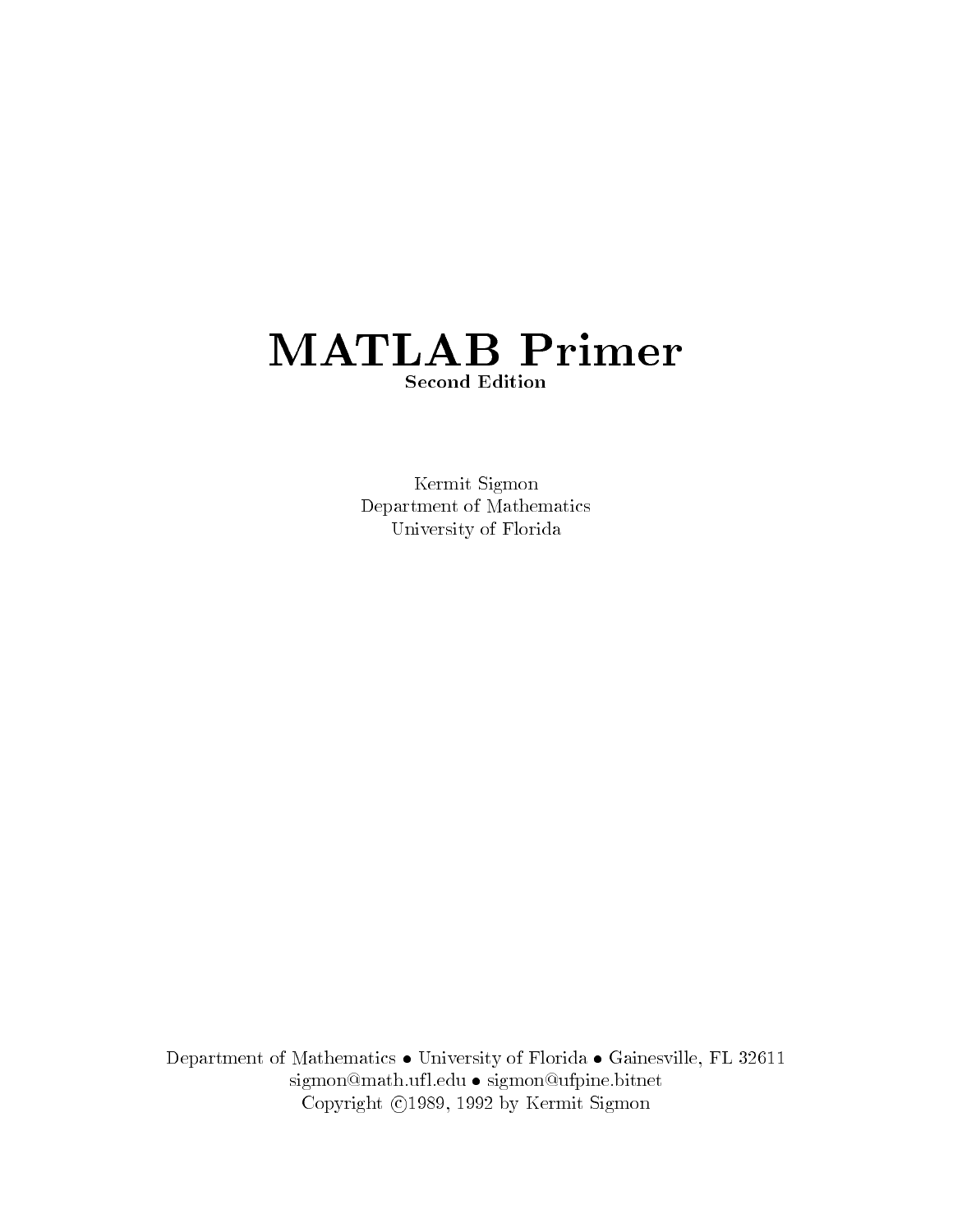Copyright C 1989, 1992 by Kermit Sigmon

The MATLAB Primer may be distributed as desired sub ject to the following conditions:

- 1. It may not be altered in any way, except possibly adding an addendum giving information about the local computer installation.
- 2. It, or any part thereof, may not be used as part of a document distributed for a commercial purpose.

In particular, it may be distributed via a local copy center or bookstore. Users usually appreciate the convenience and durability of a bound copy with a cover, copy center style.

Department of Mathematics • University of Florida • Gainesville, FL 32611 sigmon@math.ufl.edu • sigmon@ufpine.bitnet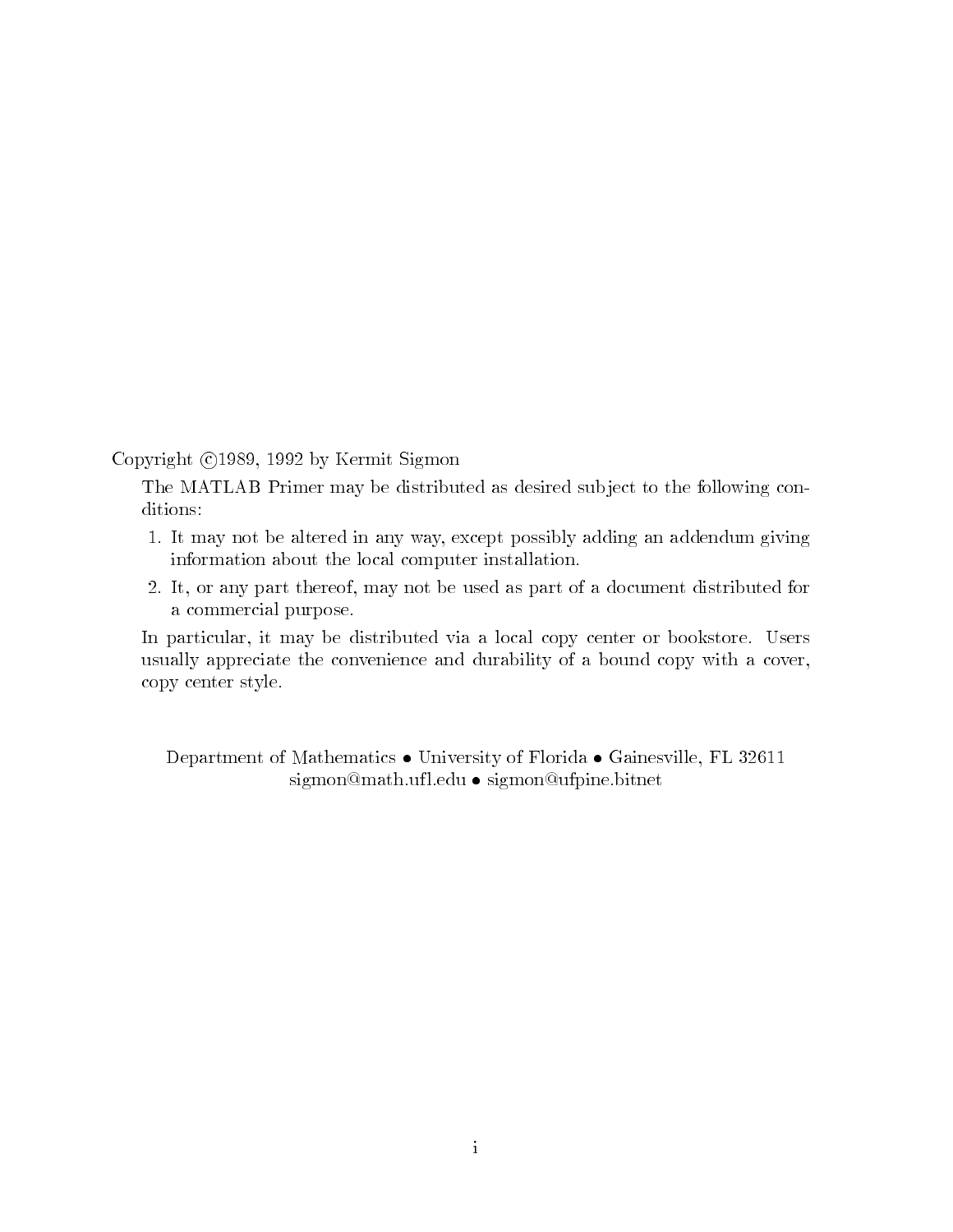#### **INTRODUCTION**

MATLAB is an interactive, matrix-based system for scientic and engineering calculations. You can solve complex numerical problems without actually writing a program. The name MATLAB is an abbreviation for MATrix LABoratory.

The purpose of this Primer is to help you begin to use MATLAB. They can best be used hands-on. You are encouraged to work at the computer as you read the Primer and freely experiment with examples.

You should liberally use the on-line help facility for more detailed information. After entering MATLAB as described in section 1, the command help will display a list of functions for which on-line help is available; the command help  $functionname$  will give information about a specic function. The command help eig, for example, will give information about the eigenvalue function eig. You can preview some of the features of MATLAB by entering the command demo.

The scope and power of MATLAB go far beyond these notes. Eventually you will want to consult the MATLAB User's Guide and Reference Guide. The documentation which accompanies the Student Edition of MATLAB is an excellent source. Copies of the complete User's Guide are often available for review at locations such as consulting desks, terminal rooms, computing labs, and the reserve desk of the library. Consult your instructor or your local computing center to learn where the User's Guides are located at your institution.

MATLAB is available for a number of environments: Sun/Apollo/VAXstation/HP workstations, VAX, MicroVAX, Gould, PC and AT compatibles, 80386 and 80486 computers, Apple Macintosh, and several parallel machines. There is a relatively inexpensive Student Edition available from Prentice Hall publishers. The information in these notes applies generally to all of these environments.

While the second edition of the Primer is based on version 3.5 of MATLAB, it is compatible with version 4.0 with the fundamental differences noted. An edition of the Primer based on version 4.0 is under development.

The plain T<sub>F</sub>X source (and a PostScript file primer35.ps) of this second edition of the MATLAB Primer is available via anonymous ftp from math.ufl.edu as the file primer35.tex in the directory pub/matlab. If ftp is unavailable to you, it can be obtained via listserv by sending an email message to listserv@math.ufl.edu which contains the single line send matlab/primer35.tex. It can also be obtained by sending a request to the author at sigmon@math.ufl.edu. The latest edition of the Primer will always be available as indicated above as the file primer.tex. A Spanish version is also available there.

MATLAB is licensed by The MathWorks, Inc., Cochituate Place, 24 Prime Park Way, Natick, MA 01760, (508)653-1415, Fax: (508)653-2997, Email: info@mathworks.com.

Copyright (c) 1989, 1992 by Kermit Sigmon (6-93)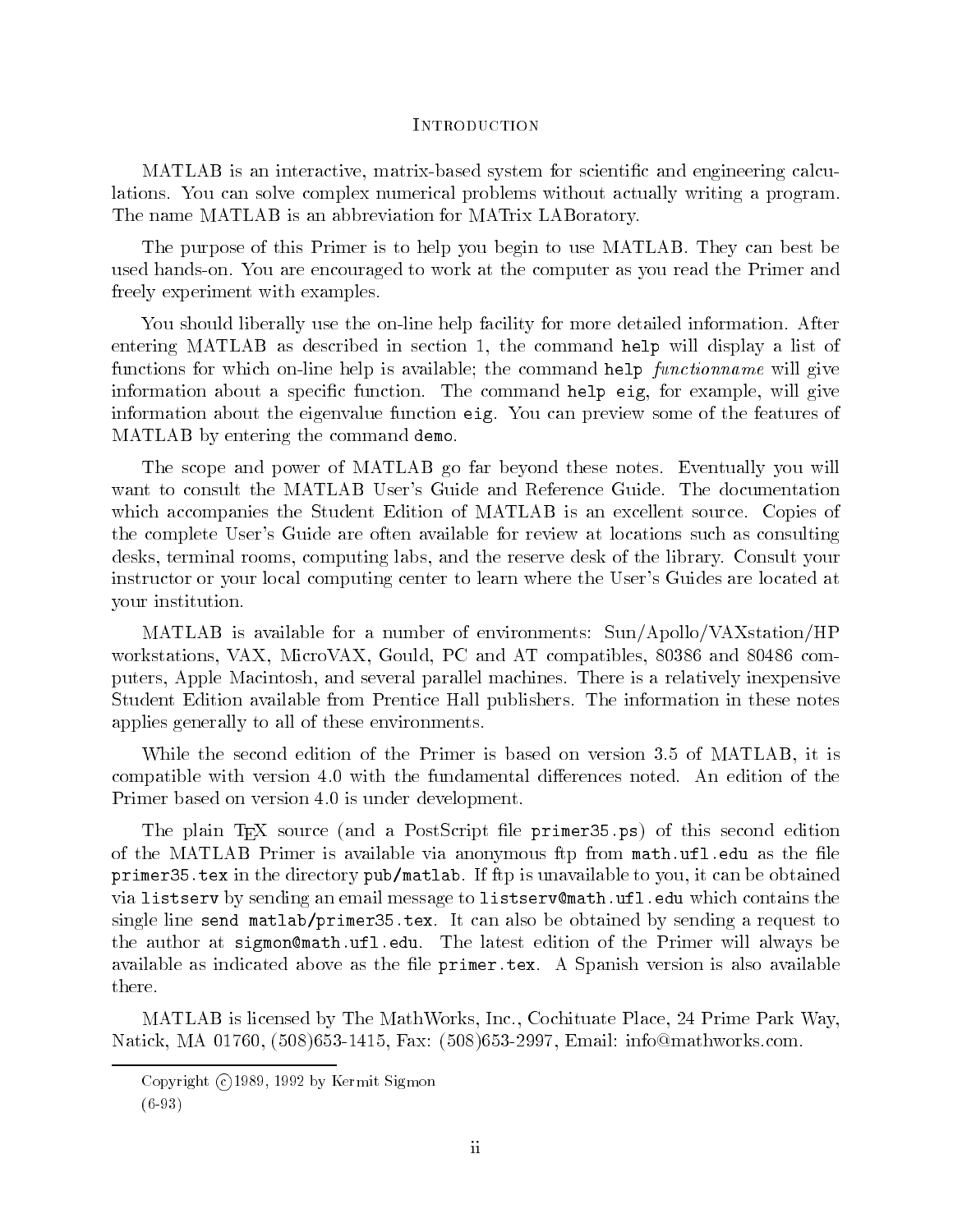## **CONTENTS**

| Page |
|------|
|      |
|      |
|      |
|      |
|      |
|      |
|      |
|      |
|      |
|      |
|      |
|      |
|      |
|      |
|      |
|      |
|      |
| 14   |
|      |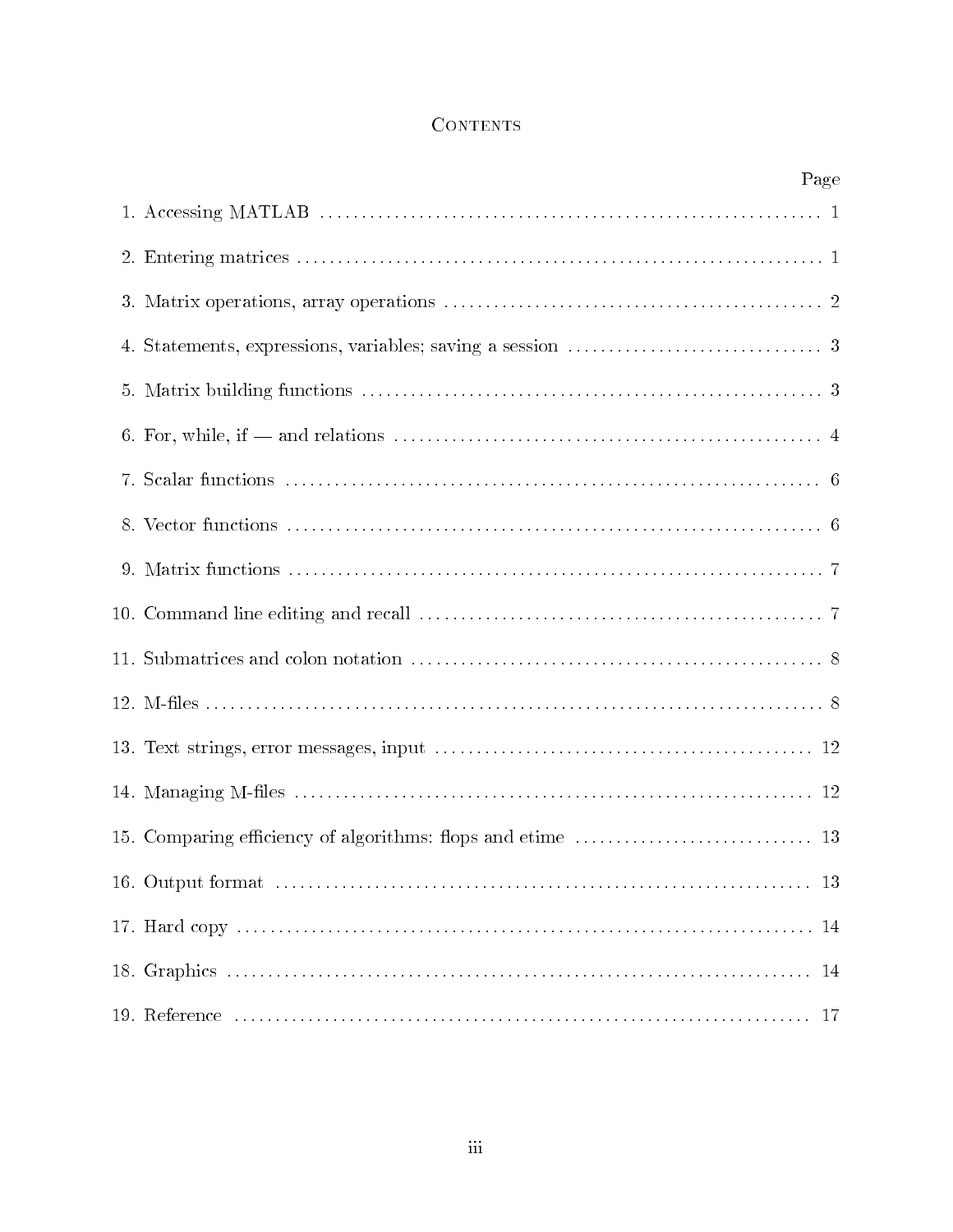#### 1. Accessing MATLAB.

On most systems, after logging in one can enter MATLAB with the system command matlab and exit MATLAB with the command exit or quit. On a PC, for example, if properly installed, one may enter MATLAB with the command:

C> matlab

and exit it with the command:

>> quit

On systems permitting multiple processes, such as a Unix system, you will find it convenient, for reasons discussed in section 14, to keep both MATLAB and your local editor active. If you are working on a workstation which runs processes in multiple windows, you will want to keep MATLAB active in one window and your local editor active in another. You should consult your instructor or your local computer center for details of the local installation.

#### 2. Entering matrices.

MATLAB works with essentially only one kind of object—a rectangular numerical matrix with possibly complex entries; all variables represent matrices. In some situations, 1-by-1 matrices are interpreted as scalars and matrices with only one row or one column are interpreted as vectors.

Matrices can be introduced into MATLAB in several different ways:

- Entered by an explicit list of elements,
- Generated by built-in statements and functions,
- Created in M-files (see sections 12 and 14 below),
- Loaded from external data files (see User's Guide).

For example, either of the statements

A = [1 2 3; 4 5 6; 7 8 9]

and

 $A = [$  $1\quad2\quad3$ 4 5 6 789]

creates the obvious  $3$ -by- $3$  matrix and assigns it to a variable A. Try it. The elements within a row of a matrix may be separated by commas as well as a blank.

When listing a number in exponential form (e.g. 2.34e-9), blank spaces must be avoided. Listing entries of a large matrix is best done in an M-file, where errors can be easily edited away (see sections 12 and 14).

The built-in functions rand, magic, and hilb, for example, provide an easy way to create matrices with with with the community of the community of the create and  $\{m\}$  will create an  $n  $\sim$$ matrix with randomly generated entries distributed uniformly between 0 and 1, while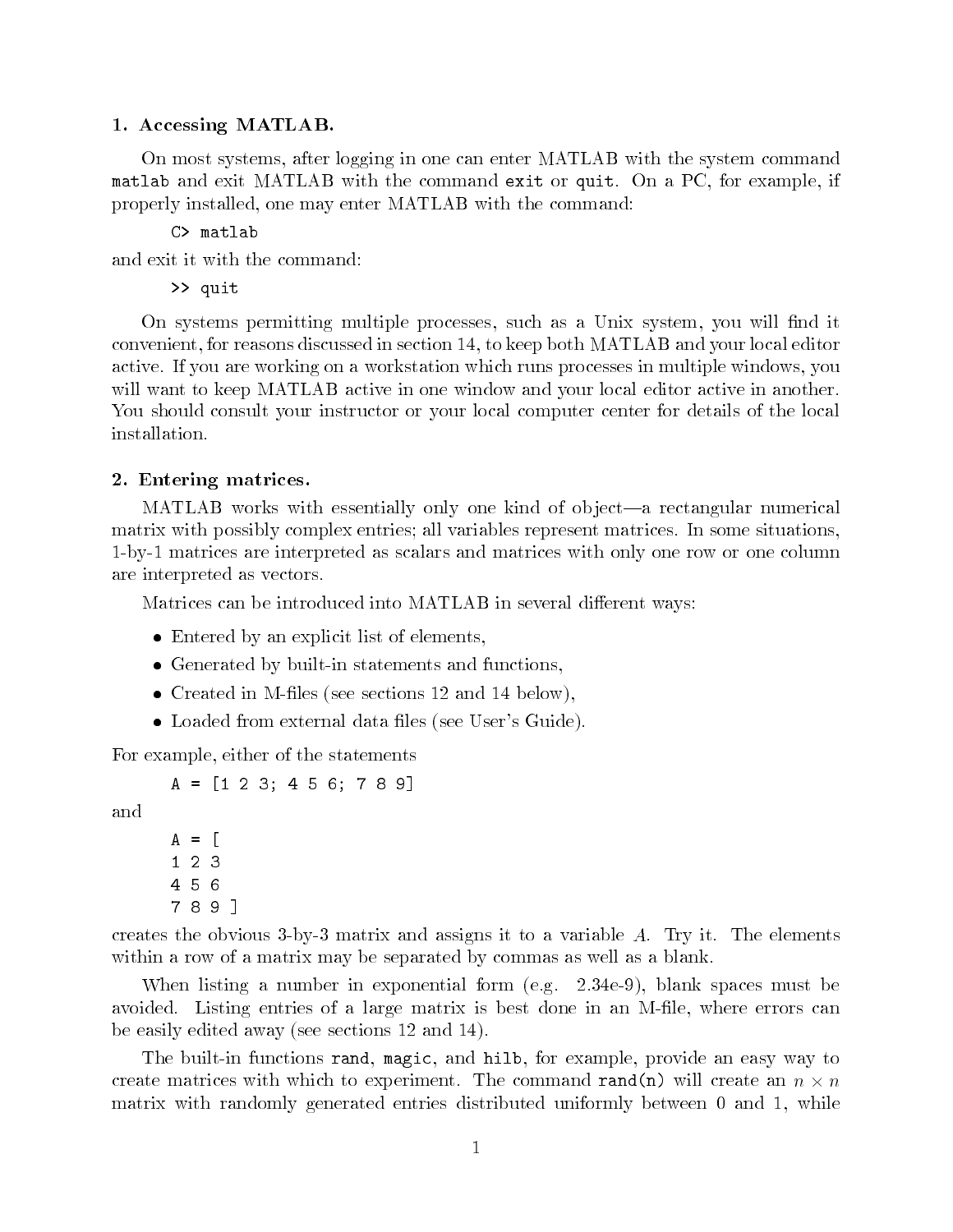rand (m,n) will create an extensive and create and integral national create and integrate an integral number o is a magic square (rows and columns have common sum ); hilb(n) will create the n - n - n - n - n - n - n - n -Hilbert matrix, the king of ill-conditioned matrices  $(m \text{ and } n \text{ denote, of course, positive})$ integers). Matrices can also be generated with a for-loop (see section 6 below).

Individual matrix and vector entries can be referenced with indices inside parentheses in the usual manner. For example,  $A(2,3)$  denotes the entry in the second row, third column of matrix A and  $x(3)$  denotes the third coordinate of vector x. Try it. A matrix or a vector will only accept positive integers as indices.

#### 3. Matrix operations, array operations.

The following matrix operations are available in MATLAB:

|                  | addition       |
|------------------|----------------|
|                  | subtraction    |
| $\frac{*}{\sim}$ | multiplication |
|                  | power          |
|                  | transpose      |
|                  | left division  |
|                  | right division |

These matrix operations apply, of course, to scalars (1-by-1 matrices) as well. If the sizes of the matrices are incompatible for the matrix operation, an error message will result, except in the case of scalar-matrix operations (for addition, subtraction, and division as well as for multiplication) in which case each entry of the matrix is operated on by the scalar.

The "matrix division" operations deserve special comment. If  $A$  is an invertible square matrix and  $b$  is a compatible column, resp. row, vector, then

 $x = A \backslash b$  is the solution of  $A * x = b$  and, resp.,

 $x = b/A$  is the solution of  $x * A = b$ .

In left division, if A is square, then it is factored using Gaussian elimination and these factors are used to solve  $A * x = b$ . If A is not square, it is factored using Householder orthogonalization with column pivoting and the factors are used to solve the under- or over- determined system in the least squares sense. Right division is defined in terms of leit division by  $\theta/A = (A \setminus 0)$ .

Array operations. The matrix operations of addition and subtraction already operate entry-wise but the other matrix operations given above do not—they are matrix operations. It is important to observe that these other operations,  $\ast$ ,  $\hat{\ }$ ,  $\mathcal{A}$ , and  $\hat{\ }$ , can be made to operate entry-wise by preceding them by a period. For example, either  $[1,2,3,4]$ .\* $[1,2,3,4]$  or  $[1,2,3,4]$ .  $\hat{ }$  2 will yield  $[1,4,9,16]$ . Try it. This is particularly useful when using Matlab graphics.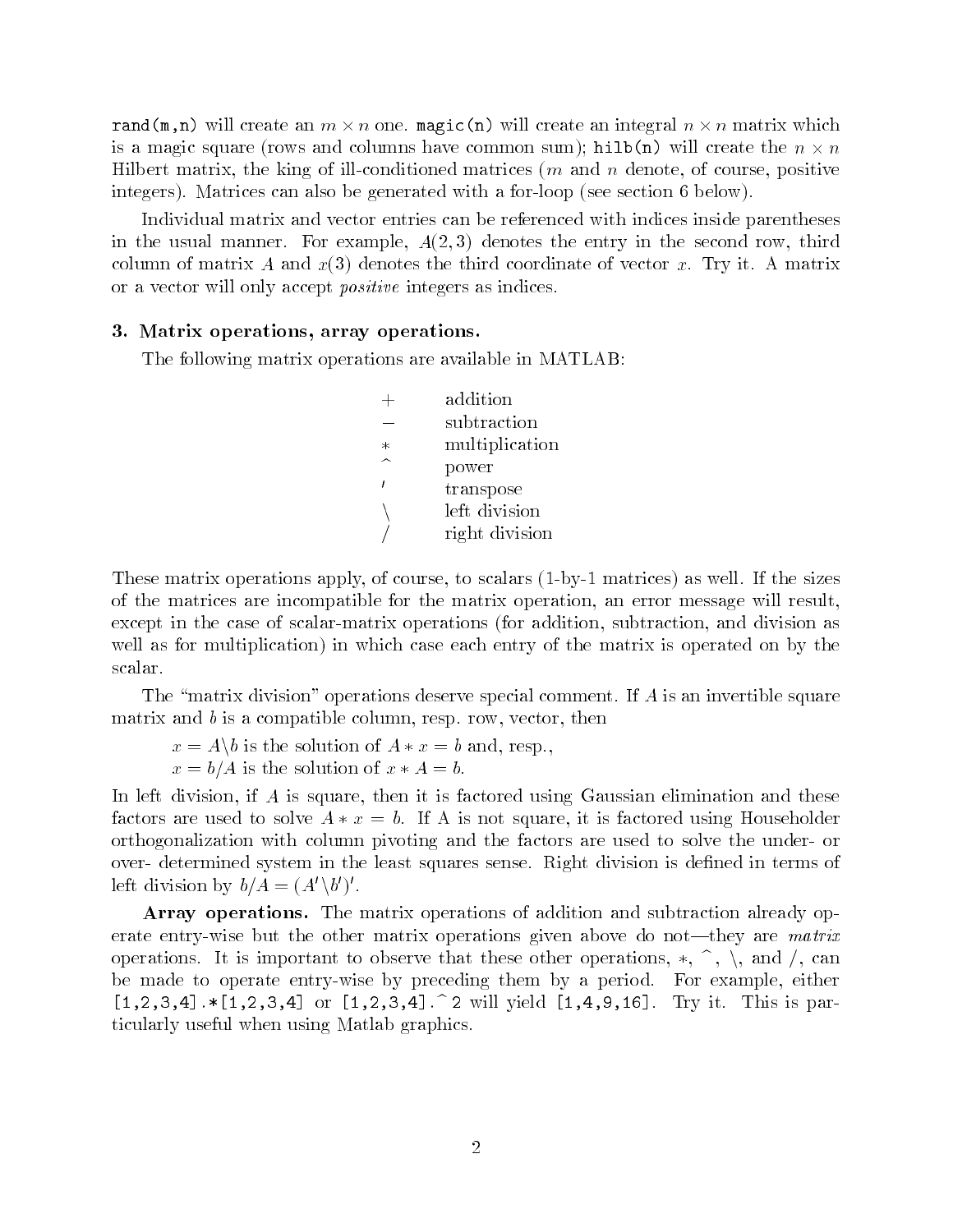#### 4. Statements, expressions, and variables; saving a session.

MATLAB is an expression language; the expressions you type are interpreted and evaluated. MATLAB statements are usually of the form

 $variable = expression, or simply$ expression

Expressions are usually composed from operators, functions, and variable names. Evaluation of the expression produces a matrix, which is then displayed on the screen and assigned to the variable for future use. If the variable name and = sign are omitted, a variable ans (for answer) is automatically created to which the result is assigned.

A statement is normally terminated with the carriage return. However, a statement can be continued to the next line with three or more periods followed by a carriage return. On the other hand, several statements can be placed on a single line if separated by commas or semicolons.

If the last character of a statement is a semicolon, the printing is suppressed, but the assignment is carried out. This is essential in suppressing unwanted printing of intermediate

MATLAB is case-sensitive in the names of commands, functions, and variables. For example, solveUT is not the same as solveut.

The command who will list the variables currently in the workspace. A variable can be cleared from the workspace with the command clear *variablename*. The command clear alone will clear all nonpermanent variables.

The permanent variable eps (epsilon) gives the machine precision—about  $10^{-16}$  on most machines. It is useful in determining tolerences for convergence of iterative processes.

A runaway display or computation can be stopped on most machines without leaving MATLAB with CTRL-C (CTRL-BREAK on a PC).

Saving a session. When one logs out or exits MATLAB all variables are lost. However, invoking the command save before exiting causes all variables to be written to a non-human-readable diskle named matlab.mat. When one later reenters MATLAB, the command load will restore the workspace to its former state.

#### 5. Matrix building functions.

Convenient matrix building functions are

| eve      | identity matrix                   |
|----------|-----------------------------------|
| zeros    | matrix of zeros                   |
| ones     | matrix of ones                    |
| diag     | see below                         |
| triu     | upper triangular part of a matrix |
| tril     | lower triangular part of a matrix |
| rand     | randomly generated matrix         |
| hilb     | Hilbert matrix                    |
| magic    | magic square                      |
| toeplitz | see help toeplitz                 |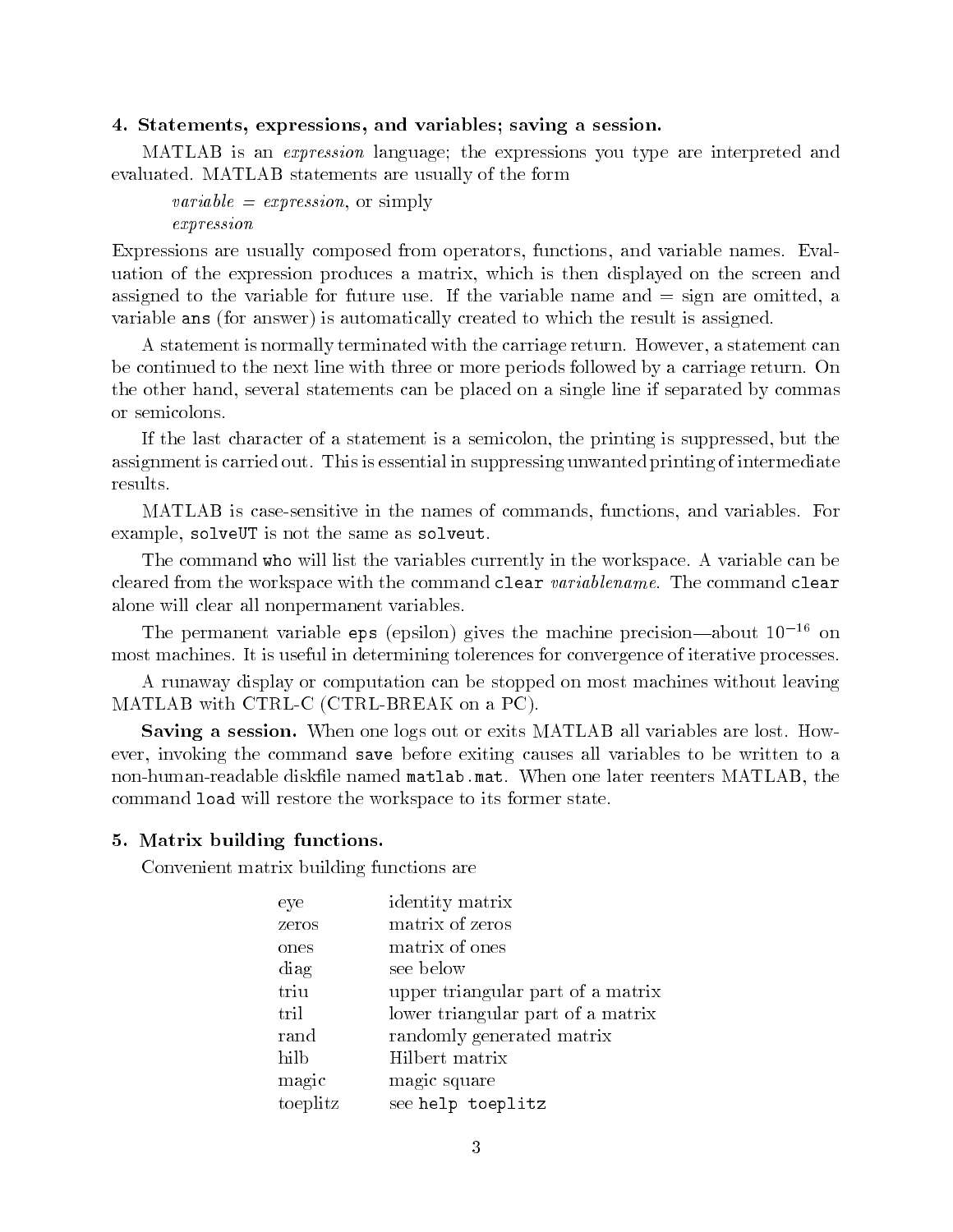For example,  $\text{zeros}(m,n)$  produces an m-by-n matrix of zeros and  $\text{zeros}(n)$  produces an n-by-n one; if A is a matrix, then  $\mathsf{zeros}(A)$  produces a matrix of zeros of the same size as A.

If x is a vector,  $diag(x)$  is the diagonal matrix with x down the diagonal; if A is a square matrix, then  $diag(A)$  is a vector consisting of the diagonal of A. What is  $diag(diag(A))$ ? Try it.

Matrices can be built from blocks. For example, if A is a 3-by-3 matrix, then

 $B = [A, zeros(3, 2); zeros(2, 3), eye(2)]$ 

will build a certain 5-by-5 matrix. Try it.

#### 6. For, while, if  $-$  and relations.

In their basic forms, these  $\operatorname{MATLAB}$  flow control statements operate like those in most computer languages.

For. For example, for a given n, the statement

```
x = []; for i = 1:n, x=[x,i^2], end
```
or

```
x = [];
for i = 1:nx = [x, i^2]end
```
will produce a certain  $n$ -vector and the statement

 $x = []$ ; for  $i = n:-1:1$ ,  $x=[x,i^2],$  end

will produce the same vector in reverse order. Try them. Note that a matrix may be empty (such as  $x = []$ ). The statements

```
for i = 1:mfor j = 1:nH(i, i) = 1/(i+j-1);end
end
Η
```
will produce and print to the screen the  $m$ -by-n hilbert matrix. The semicolon on the inner statement suppresses printing of unwanted intermediate results while the last H displays the final result.

While. The general form of a while loop is

```
while relation
   statements
end
```
The statements will be repeatedly executed as long as the relation remains true. For example, for a given number  $a$ , the following will compute and display the smallest nonnegative integer *n* such that  $2^n > a$ :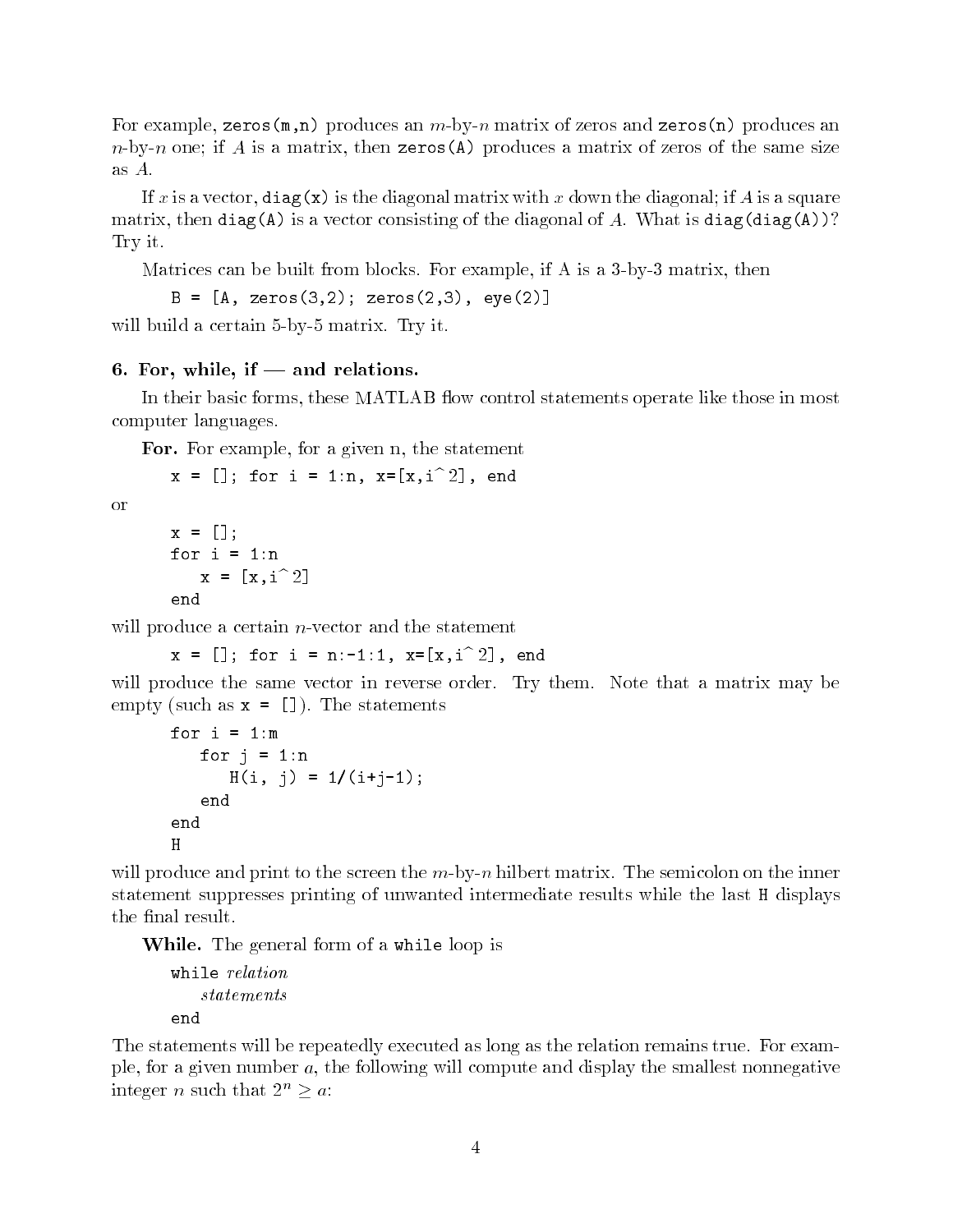```
n = 0;while 2^{\hat{}} n < a
   n = n + 1;end
n
```
If. The general form of a simple if statement is

```
if relation
   statements
```
The statements will be executed only if the relation is true. Multiple branching is also possible, as is illustrated by

```
if n < 0parity = 0;
elseif rem(n, 2) == 0parity = 2;else
   parity = 1;
end
```
In two-way branching the elseif portion would, of course, be omitted.

Relations. The relational operators in MATLAB are

|      | less than             |
|------|-----------------------|
| ↘    | greater than          |
| $<=$ | less than or equal    |
| $>=$ | greater than or equal |
|      | equal                 |
|      | not equal.            |

Note that "=" is used in an assignment statement while "==" is used in a relation. Relations may be connected or quantied by the logical operators

$$
\begin{array}{ccc}\n&\&\text{and} \\
&\circ & \text{or} \\
&\sim & \text{not.} \n\end{array}
$$

When applied to scalars, a relation is actually the scalar 1 or 0 depending on whether the relation is true or false. Try  $3 \lt 5$ ,  $3 \gt 5$ ,  $3 == 5$ , and  $3 == 3$ . When applied to matrices of the same size, a relation is a matrix of 0's and 1's giving the value of the relation between corresponding entries. Try  $a = \text{rand}(5)$ ,  $b = \text{trial}(a)$ ,  $a == b$ .

A relation between matrices is interpreted by while and if to be true if each entry of the relation matrix is nonzero. Hence, if you wish to execute statement when matrices A and  $B$  are equal you could type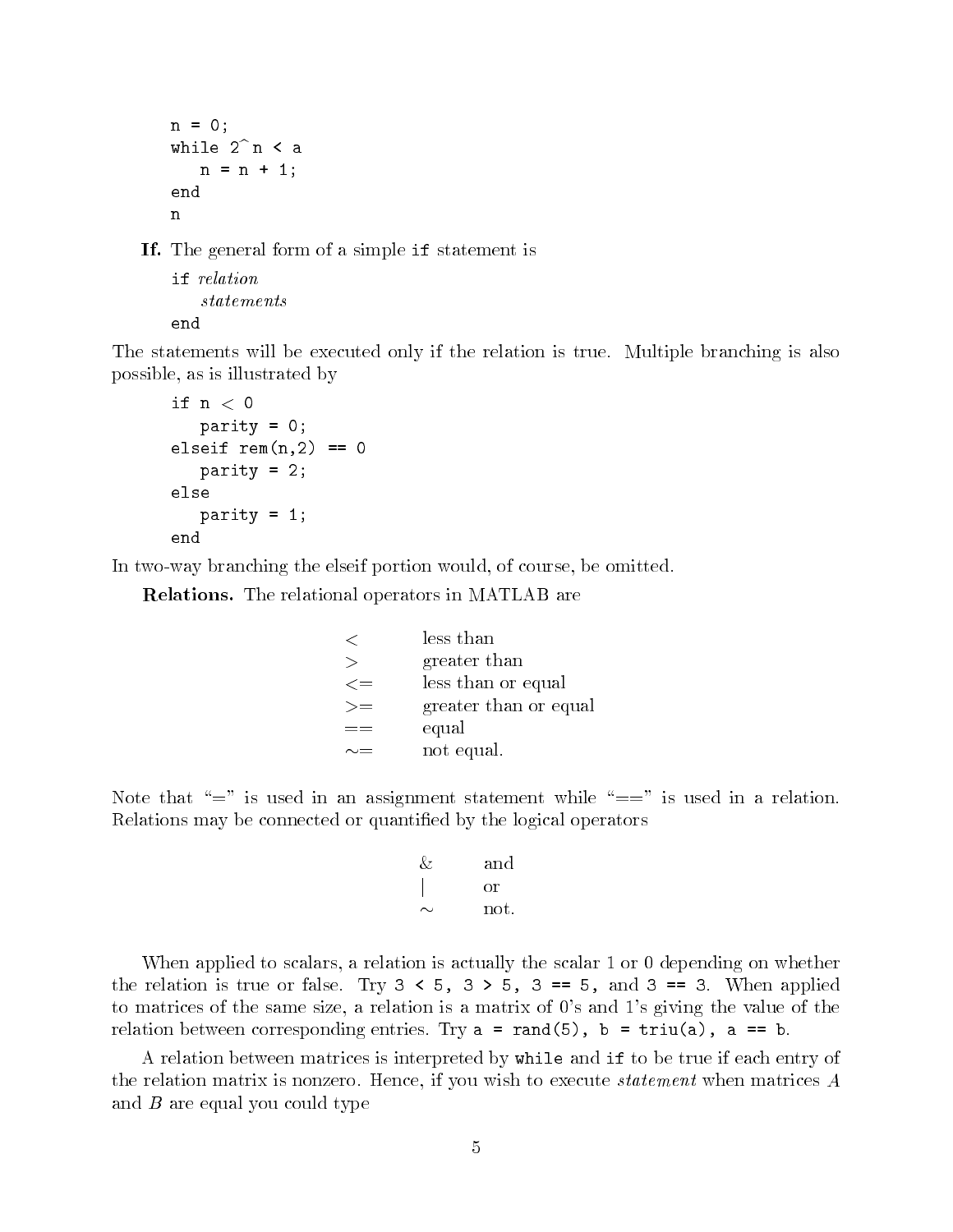```
if A == Bstatement
end
```
but if you wish to execute *statement* when  $A$  and  $B$  are not equal, you would type

```
if any(any(A \sim= B))
   statement
end
```
or, more simply,

```
if A == B else
   statementend
```
Note that the seemingly obvious

if  $A \sim = B$ , statement, end

will not give what is intended since *statement* would execute only if each of the corresponding entries of  $A$  and  $B$  differ. The functions any and all can be creatively used to reduce matrix relations to vectors or scalars. Two any's are required above since any is a vector operator (see section 8).

The for statement permits any matrix to be used instead of 1:n. See the User's Guide for details of how this feature expands the power of the for statement.

Certain MATLAB functions operate essentially on scalars, but operate element-wise when applied to a matrix. The most common such functions are

| sın    | asın | exp                      | abs | round |
|--------|------|--------------------------|-----|-------|
| $\cos$ | acos | $log (natural log)$ sqrt |     | floor |
| $\tan$ | atan | rem (remainder) sign     |     | ceil  |

#### 8. Vector functions.

Other MATLAB functions operate essentially on a vector (row or column), but act on an  $m$ -by-n matrix  $(m \geq 2)$  in a column-by-column fashion to produce a row vector containing the results of their application to each column. Row-by-row action can be obtained by using the transpose; for example,  $\text{mean}(A')'$ . A few of these functions are

| max  | sum  | median | any |
|------|------|--------|-----|
| min  | prod | mean   | all |
| sort |      | std    |     |

For example, the maximum entry in a matrix A is given by  $max(max(A))$  rather than  $max(A)$ . Try it.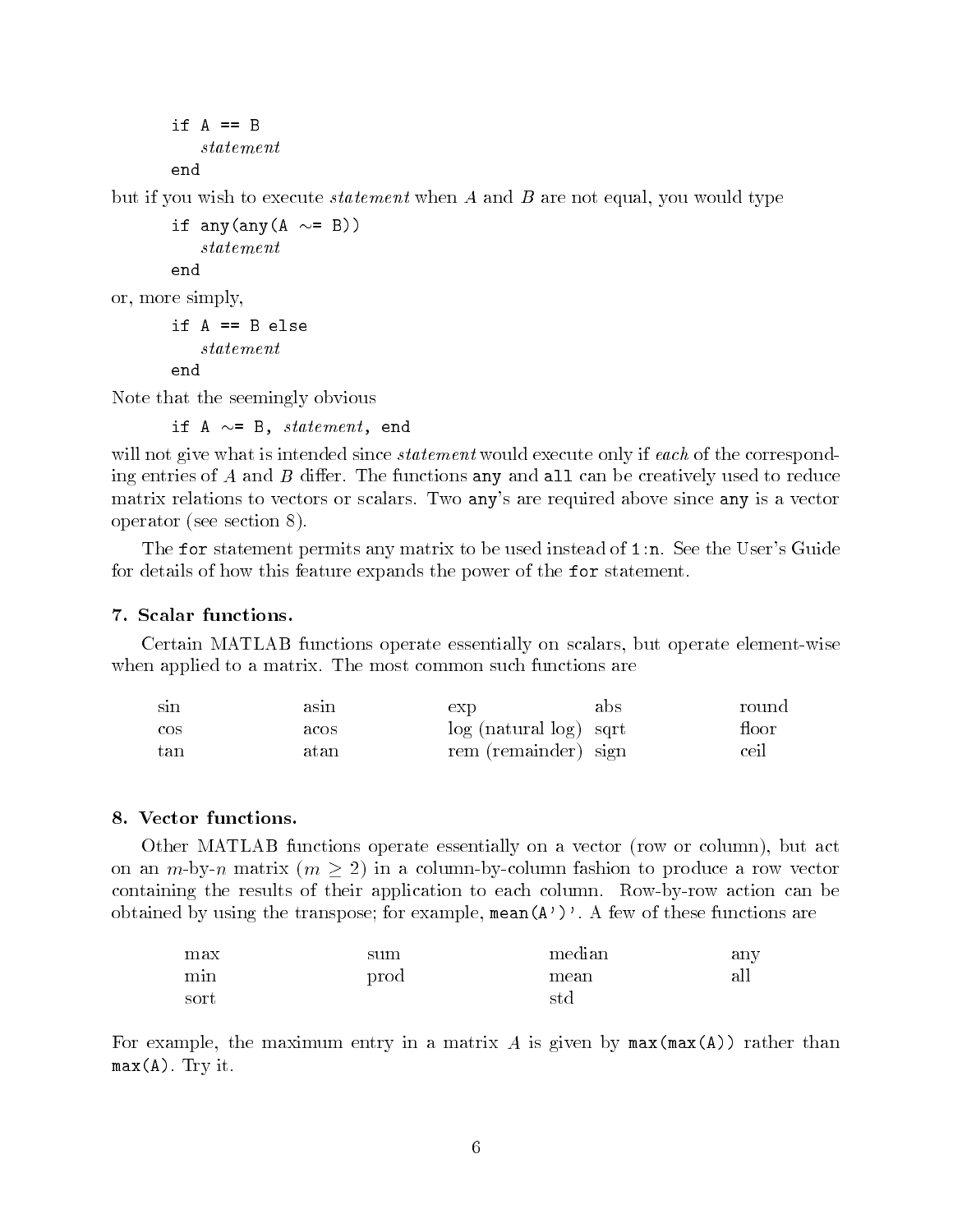#### 9. Matrix functions.

Much of MATLAB's power comes from its matrix functions. The most useful ones are

| eig          | eigenvalues and eigenvectors           |
|--------------|----------------------------------------|
| chol         | cholesky factorization                 |
| svd          | singular value decomposition           |
| inv          | inverse                                |
| lu           | LU factorization                       |
| $q_{r}$      | QR factorization                       |
| hess         | hessenberg form                        |
| schur        | schur decomposition                    |
| rref         | reduced row echelon form               |
| expm         | matrix exponential                     |
| $sqrt{sqrt}$ | matrix square root                     |
| poly         | characteristic polynomial              |
| det          | determinant                            |
| size         | size                                   |
| norm         | 1-norm, 2-norm, F-norm, $\infty$ -norm |
| cond         | condition number in the 2-norm         |
| rank         | rank                                   |

MATLAB functions may have single or multiple output arguments. For example,

 $y = eig(A)$ , or simply eig(A)

produces a column vector containing the eigenvalues of A while

 $[U,D] = eig(A)$ 

produces a matrix U whose columns are the eigenvectors of  $A$  and a diagonal matrix  $D$ with the eigenvalues of A on its diagonal. Try it.

#### 10. Command line editing and recall.

The command line in MATLAB can be easily edited. The cursor can be positioned with the left/right arrows and the Backspace (or Delete) key used to delete the character to the left of the cursor. Other editing features are also available. On a PC try the Home, End, and Delete keys; on other systems see help cedit or type cedit.

A convenient feature is use of the up/down arrows to scroll through the stack of previous commands. One can, therefore, recall a previous command line, edit it, and execute the revised command line. For small routines, this is much more convenient that using an M-file which requires moving between MATLAB and the editor (see sections 12 and 14). For example, flopcounts (see section 15) for computing the inverse of matrices of various sizes could be compared by repeatedly recalling, editing, and executing

 $a = rand(8); flops(0), inv(a); flops$ 

If one wanted to compare plots of the functions  $y = \sin mx$  and  $y = \sin nx$  on the interval  $[0, 2\pi]$  for various m and n, one might do the same for the command line:

 $m=2$ ;  $n=3$ ;  $x=0:01:2*pi$ ;  $y=sin(m*x)$ ;  $z=cos(n*x)$ ;  $plot(x,y,x,z)$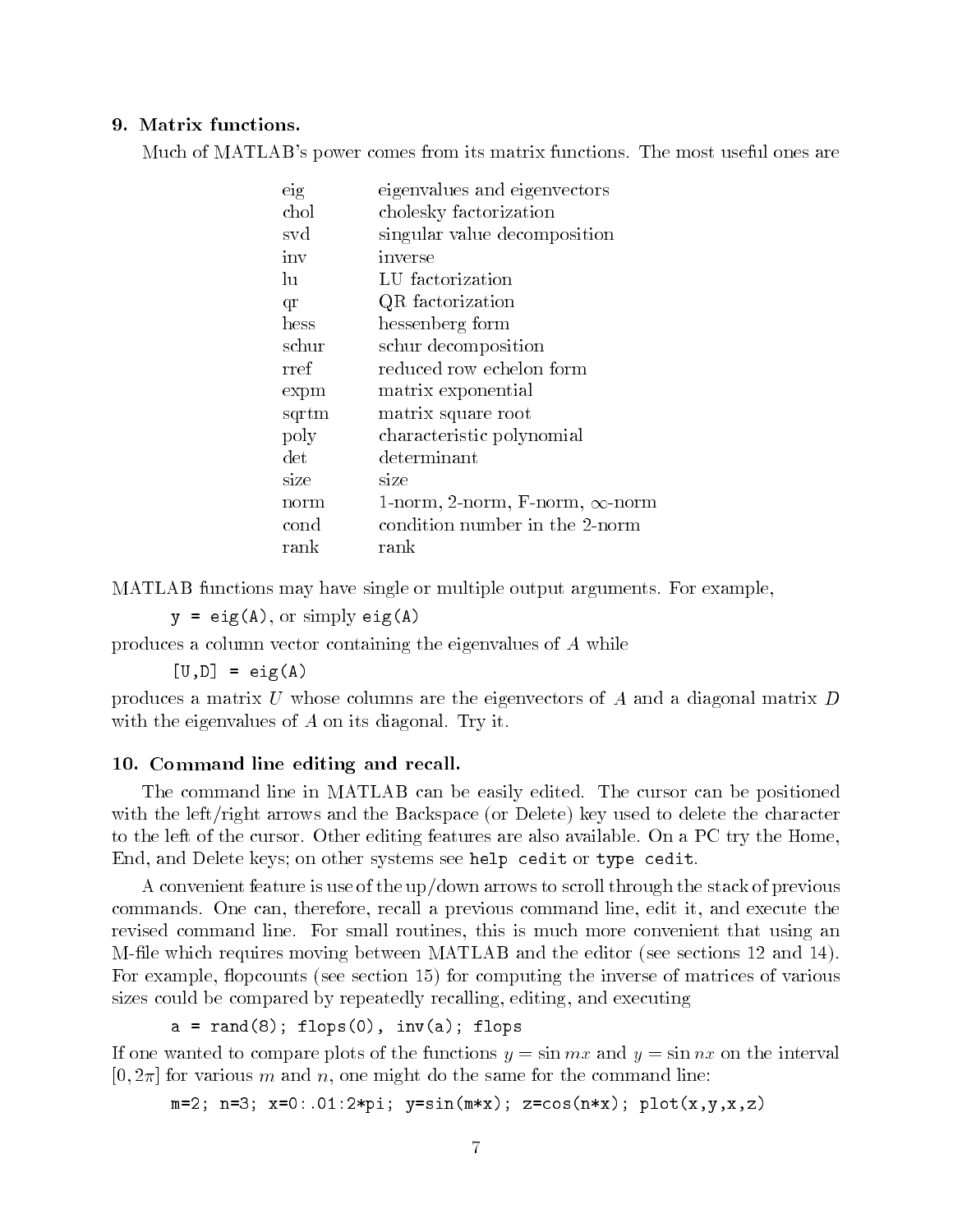#### 11. Submatrices and colon notation.

Vectors and submatrices are often used in MATLAB to achieve fairly complex data manipulation effects. "Colon notation" (which is used both to generate vectors and reference submatrices) and subscripting by vectors are keys to efficient manipulation of these ob jects. Creative use of these features permits one to minimize the use of loops (which slows MATLAB) and to make code simple and readable. Special effort should be made to become familiar with them.

The expression 1:5 (met earlier in for statements) is actually the row vector [1 2 3 4 5]. The numbers need not be integers nor the increment one. For example,

0.2:0.2:1.2

gives [0.2, 0.4, 0.6, 0.8, 1.0, 1.2], and

5:-1:1 gives [5 4 3 2 1].

The following statements will, for example, generate a table of sines. Try it.

```
x = [0.0:0.1:2.0]';
y = sin(x);[x \ y]
```
Note that since sin operates entry-wise, it produces a vector y from the vector  $x$ .

The colon notation can be used to access submatrices of a matrix. For example,

 $A(1:4,3)$  is the column vector consisting of the first four entries of the third column of A.

A colon by itself denotes an entire row or column:

 $A(.3)$  is the third column of A, and  $A(1:4,:)$  is the first four rows.

Arbitrary integral vectors can be used as subscripts:

 $A(:,[2 4])$  contains as columns, columns 2 and 4 of A.

Such subscripting can be used on both sides of an assignment statement:

 $A(:, [2 4 5]) = B(:, 1:3)$  replaces columns 2,4,5 of A with the first three columns of  $B$ . Note that the *entire* altered matrix  $A$  is printed and assigned. Try it.

Columns 2 and 4 of A can be multiplied on the right by the 2-by-2 matrix  $[1\ 2;3\ 4]$ :

 $A(:,[2,4]) = A(:,[2,4]) * [1 2;3 4]$ 

Once again, the entire altered matrix is printed and assigned.

If x is an n-vector, what is the effect of the statement  $x = x(n:-1:1)$ ? Try it.

To appreciate the usefulness of these features, compare these MATLAB statements with a Pascal, FORTRAN, or C routine to effect the same.

#### 12. M-files.

 $\rm MATLAB$  can execute a sequence of statements stored on diskfiles. Such files are called "M-files" because they must have the file type of ".m" as the last part of their filename. Much of your work with MATLAB will be in creating and refining M-files.

There are two types of M-files:  $script$  files and function files.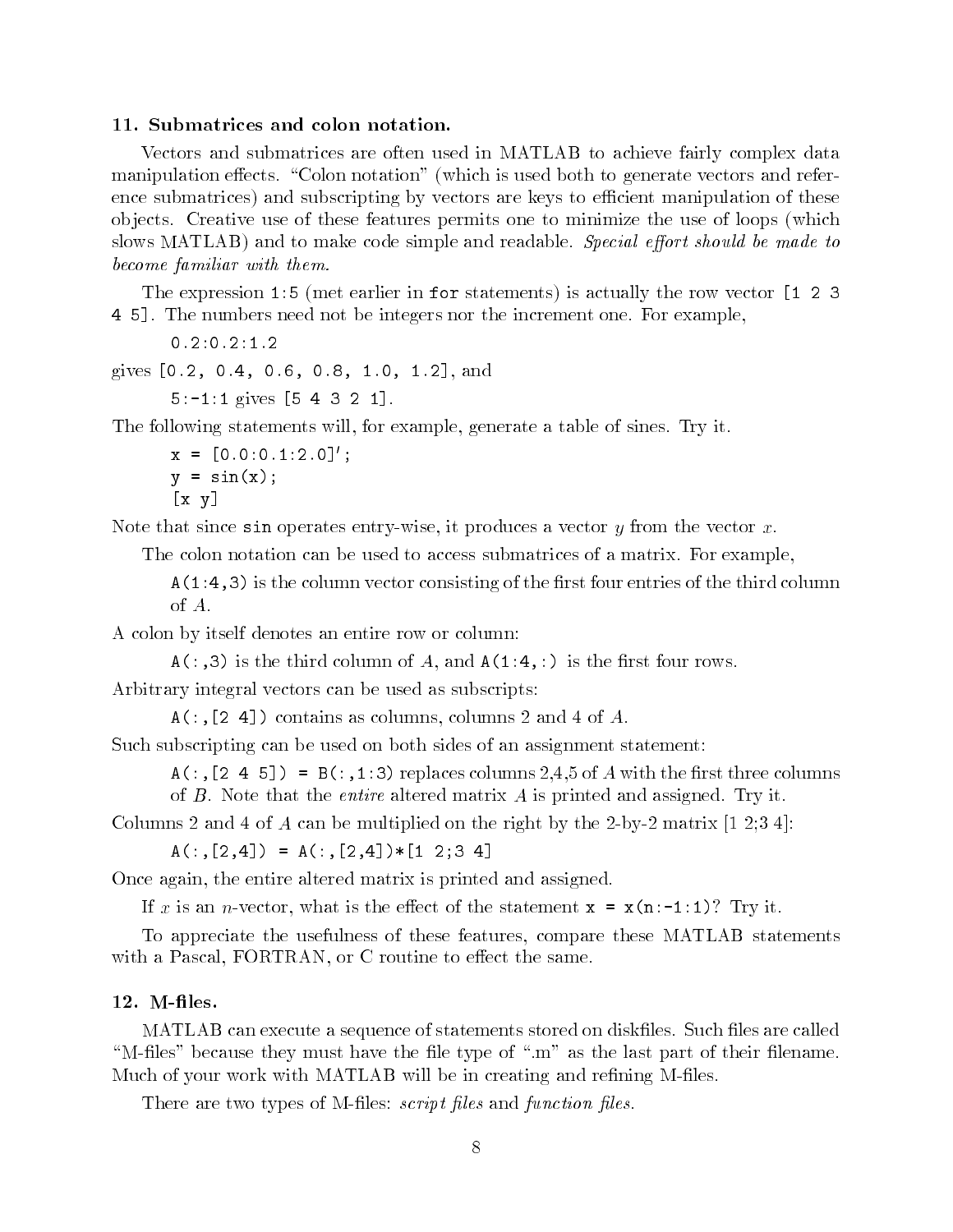**Script files.** A script file consists of a sequence of normal MATLAB statements. If the file has the filename, say, rotate.m, then the  $MATLAB$  command rotate will cause the statements in the file to be executed. Variables in a script file are global and will change the value of variables of the same name in the environment of the current MATLAB session.

Script files are often used to enter data into a large matrix; in such a file, entry errors can be easily edited out. If, for example, one enters in a diskfile data.m

 $A = \Gamma$ A=[  $1\ 2\ 3\ 4$ 5678 ];

then the MATLAB statement data will cause the assignment given in data.m to be carried out.

An M-file can reference other M-files, including referencing itself recursively.

**Function files.** Function files provide extensibility to MATLAB. You can create new functions specific to your problem which will then have the same status as other MATLAB functions. Variables in a function file are by default local. However, version 4.0 permits a variable to be declared global.

We first illustrate with a simple example of a function file.

```
function a = \text{randint}(m, n)%RANDINT Randomly generated integral matrix.
%
     randint(m,n) returns an m-by-n such matrix with entries
%
     between 0 and 9.
a = floor(10*rand(m,n));
```
A more general version of this function is the following:

```
function a = \text{randint}(m, n, a, b)%RANDINT Randomly generated integral matrix.
% randint(m,n) returns an m-by-n such matrix with entries
%
     between 0 and 9.
%
     rand(m,n,a,b) return entries between integers a and b.
if nargin < 3, a = 0; b = 9; end
a = floor((b-a+1)*rand(m,n)) + a;
```
This should be placed in a diskfile with filename randint.  $m$  (corresponding to the function name). The first line declares the function name, input arguments, and output arguments; without this line the file would be a script file. Then a MATLAB statement

 $z = \text{randint}(4,5)$ , for example, will cause the numbers 4 and 5 to be passed to the variables m and m in the function file with the output result being passed out to the variable  $z$ . Since variables in a function file are local, their names are independent of those in the current MATLAB environment.

Note that use of nargin ("number of input arguments") permits one to set a default value of an omitted input variable—such as  $a$  and  $b$  in the example.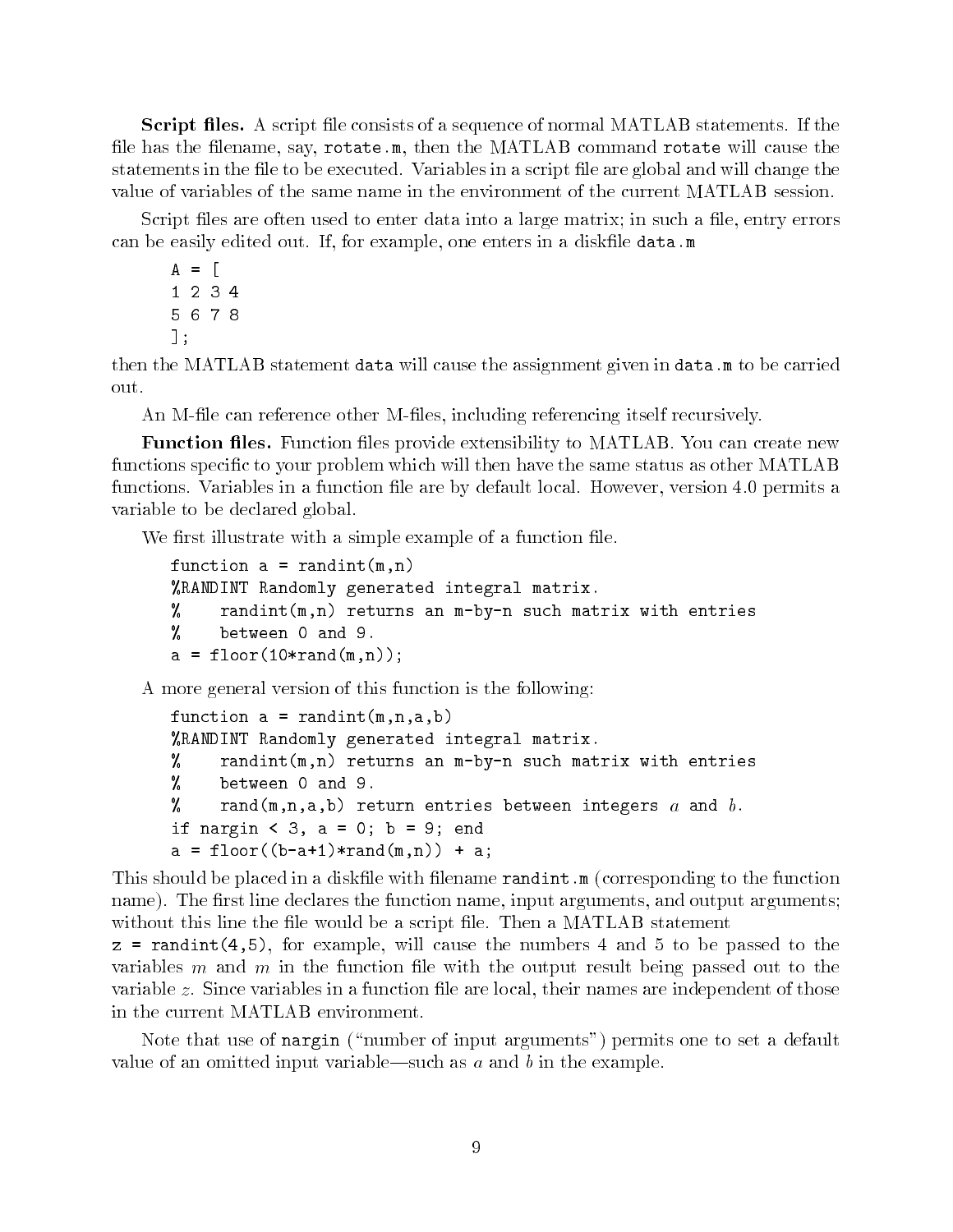A function may also have multiple output arguments. For example:

```
function [mean, stdev] = stat(x)\mathcal{L} state deviation deviation deviation deviation deviation deviation deviation deviation deviation deviation deviation of \mathcal{L}% For a vector x, stat(x) returns the
%
      mean and standard deviation of x.
%
      For a matrix x, stat(x) returns two row vectors containing,
% respectively, the mean and standard deviation of each column.
[m n] = size(x);m = n; % handle case of a row vector
end
mean = sum(x)/m;stdev = sqrt(sum(x.^2)/m - mean.^2);
```
Once this is placed in a diskfile stat.m, a MATLAB command  $[\texttt{xm}, \texttt{xd}] = \texttt{stat}(\texttt{x})$ , for example, will assign the mean and standard deviation of the entries in the vector  $x$  to  $xm$  and  $xd$ , respectively. Single assignments can also be made with a function having multiple output arguments. For example,  $x_m = \text{stat}(x)$  (no brackets needed around  $xm$ ) will assign the mean of  $x$  to  $xm$ .

The % symbol indicates that the rest of the line is a comment; MATLAB will ignore the rest of the line. However, the first few comment lines, which document the M-file, are available to the on-line help facility and will be displayed if, for example, help stat is entered. Such documentation should *always* be included in a function file.

This function illustrates some of the MATLAB features that can be used to produce efficient code. Note, for example, that  $x \cdot \hat{ }$  2 is the matrix of squares of the entries of x, that sum is a vector function (section 8), that sqrt is a scalar function (section 7), and that the division in  $sum(x)/m$  is a matrix-scalar operation.

The following function, which gives the greatest common divisor of two integers via the Euclidean algorithm, illustrates the use of an error message (see the next section).

```
function a = \text{gcd}(a, b)% GCD Greatest common divisor
% gcd(a,b) is the greatest common divisor of
%
     the integers a and b, not both zero.
a = round(abs(a)); b = round(abs(b));if a == 0 & b == 0error('The gcd is not defined when both numbers are zero')
else
   while b \sim = 0
      r = \text{rem}(a, b);
      a = b; b = r;
```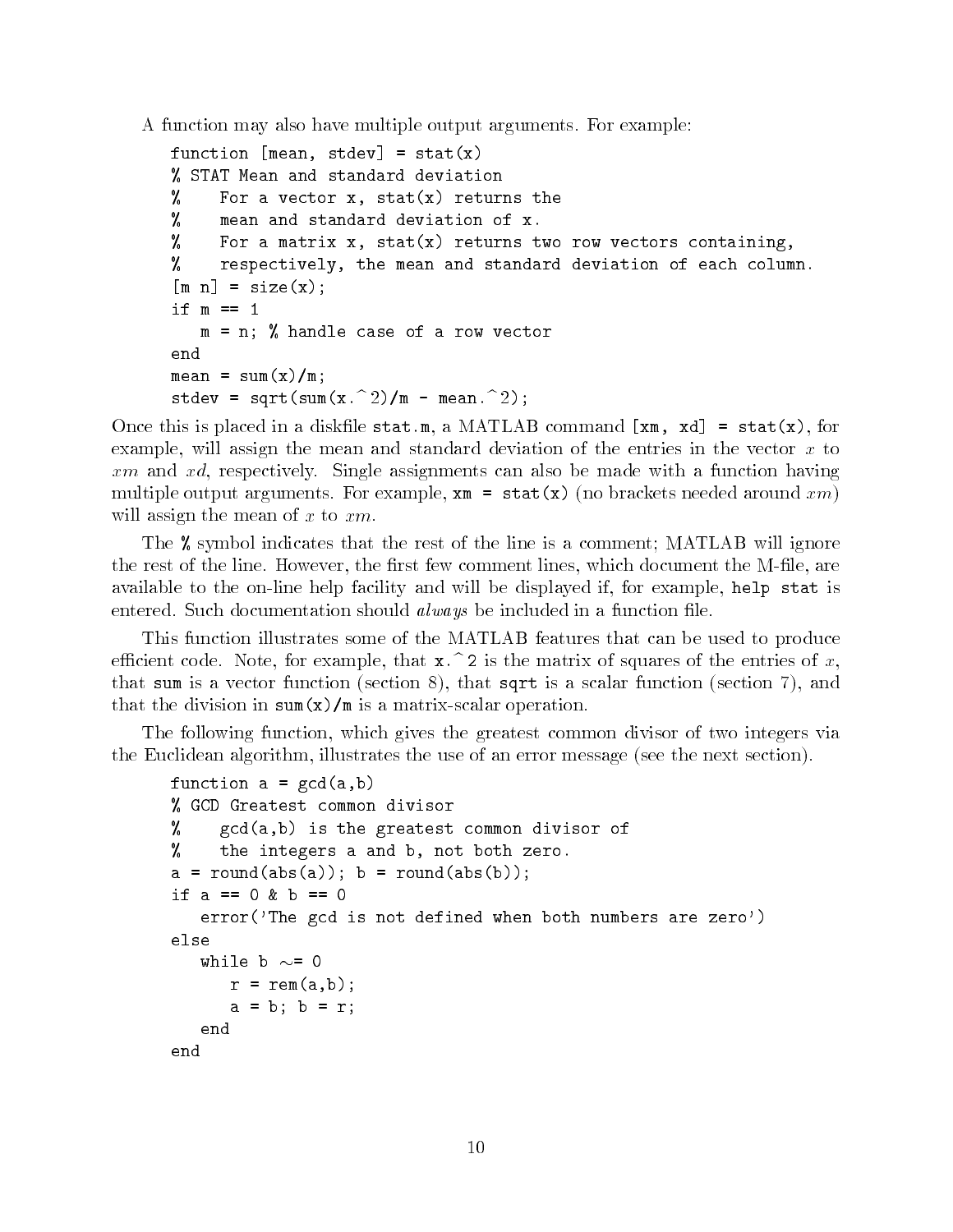Some more advanced features are illustrated by the following function. As noted earlier, some of the input arguments of a function—such as tol in the example, may be made optional through use of nargin ("number of input arguments"). The variable nargout can be similarly used. Note that the fact that a relation is a number (1 when true; 0 when false) is used and that, when while or if evaluates a relation, "nonzero" means "true" and 0 means "false". Finally, the MATLAB function feval permits one to have as an input variable a string naming another function.

```
function [b, steps] = bisect(fun, x, tol)
%BISECT Zero of a function of one variable via the bisection method.
%
     bisect(fun,x) returns a zero of the function. fun is a string
% containing the name of a real-valued function of a single
%
     real variable; ordinarily functions are defined in M-files.
% x is a starting guess. The value returned is near a point
% where fun changes sign. For example,
% bisect('sin',3) is pi. Note the quotes around sin.
%
% An optional third input argument sets a tolerence for the
% relative accuracy of the result. The default is eps.
% An optional second output argument gives a matrix containing a
%
     trace of the steps; the rows are of form [c f(c)].
% Initialization
if nargin < 3, tol = eps; end
trace = (nargout == 2);
if x \sim = 0, dx = x/20; else, dx = 1/20; end
a = x - dx; fa = feval(fun,a);
b = x + dx; fb = feval(fun,b);
% Find change of sign.
while (fa > 0) == (fb > 0)dx = 2.0 * dx;a = x - dx; fa = feval(fun,a);
   if (fa > 0) \sim = (fb > 0), break, end
   b = x + dx; fb = feval(fun,b);
end
if trace, steps = [a fa; b fb]; end
% Main loop
while abs(b - a) > 2.0*tol*max(abs(b), 1.0)c = a + 0.5*(b - a); fc = feval(fun,c);
   if trace, steps = [steps; [c fc]]; end
   if (fb > 0) == (fc > 0)b = c; fb = fc;
   else
```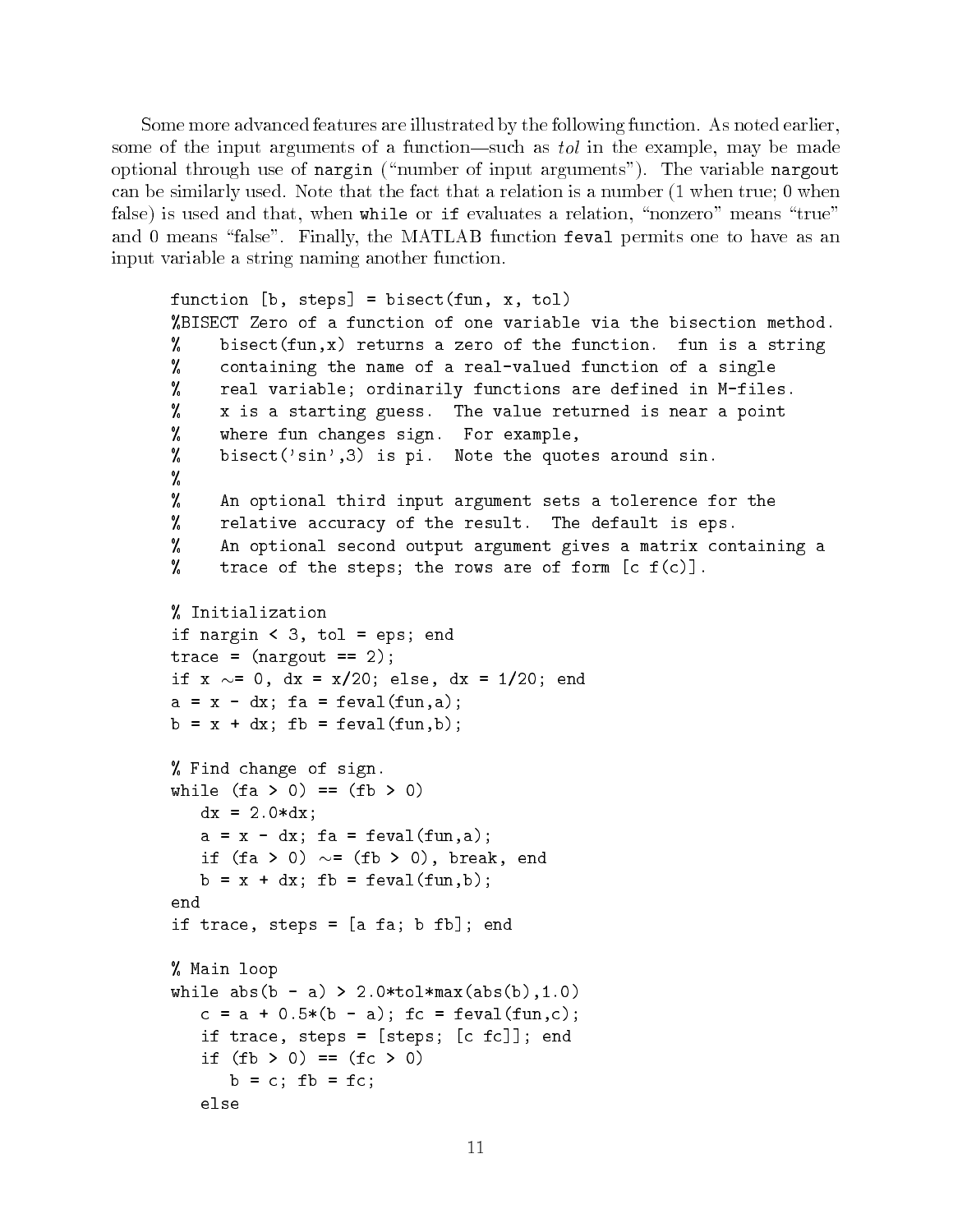$a = c$ ; fa = fc; end end

Some of MATLAB's functions are built-in while others are distributed as M-files. The actual listing of any M-file—MATLAB's or your own—can be viewed with the MATLAB command type functionname. Try entering type eig, type vander, and type rank.

#### 13. Text strings, error messages, input.

Text strings are entered into MATLAB surrounded by single quotes. For example,

 $s = 'This is a test'$ 

assigns the given text string to the variable s.

Text strings can be displayed with the function disp. For example:

```
disp('this message is hereby displayed')
```
Error messages are best displayed with the function error

error('Sorry, the matrix must be symmetric')

since when placed in an M-File, it causes execution to exit the M-file.

In an M-file the user can be prompted to interactively enter input data with the function input. When, for example, the statement

```
iter = input('Enter the number of iterations: ')
```
is encountered, the prompt message is displayed and execution pauses while the user keys in the input data. Upon pressing the return key, the data is assigned to the variable iter and execution resumes.

#### 14. Managing M-files.

While using MATLAB one frequently wishes to create or edit an M-file and then return to MATLAB. One wishes to keep MATLAB active while editing a file since otherwise all variables would be lost upon exiting.

This can be easily done using the !-feature. If, while in MATLAB, you precede it with an  $\mathcal{L}$ , any system command—such as those for editing, printing, or copying a file—can be executed without exiting MATLAB. If, for example, the system command ed accesses your editor, the MATLAB command

>> !ed rotate.m

will let you edit the file named rotate.m using your local editor. Upon leaving the editor, you will be returned to MATLAB just where you left it.

As noted in section 1, on systems permitting multiple processes, such as one running Unix, it may be preferable to keep both MATLAB and your local editor active, keeping one process suspended while working in the other. If these processes can be run in multiple windows, as on a workstation, you will want to keep MATLAB active in one window and your editor active in another.

You may consult your instructor or your local computing center for details of the local installation.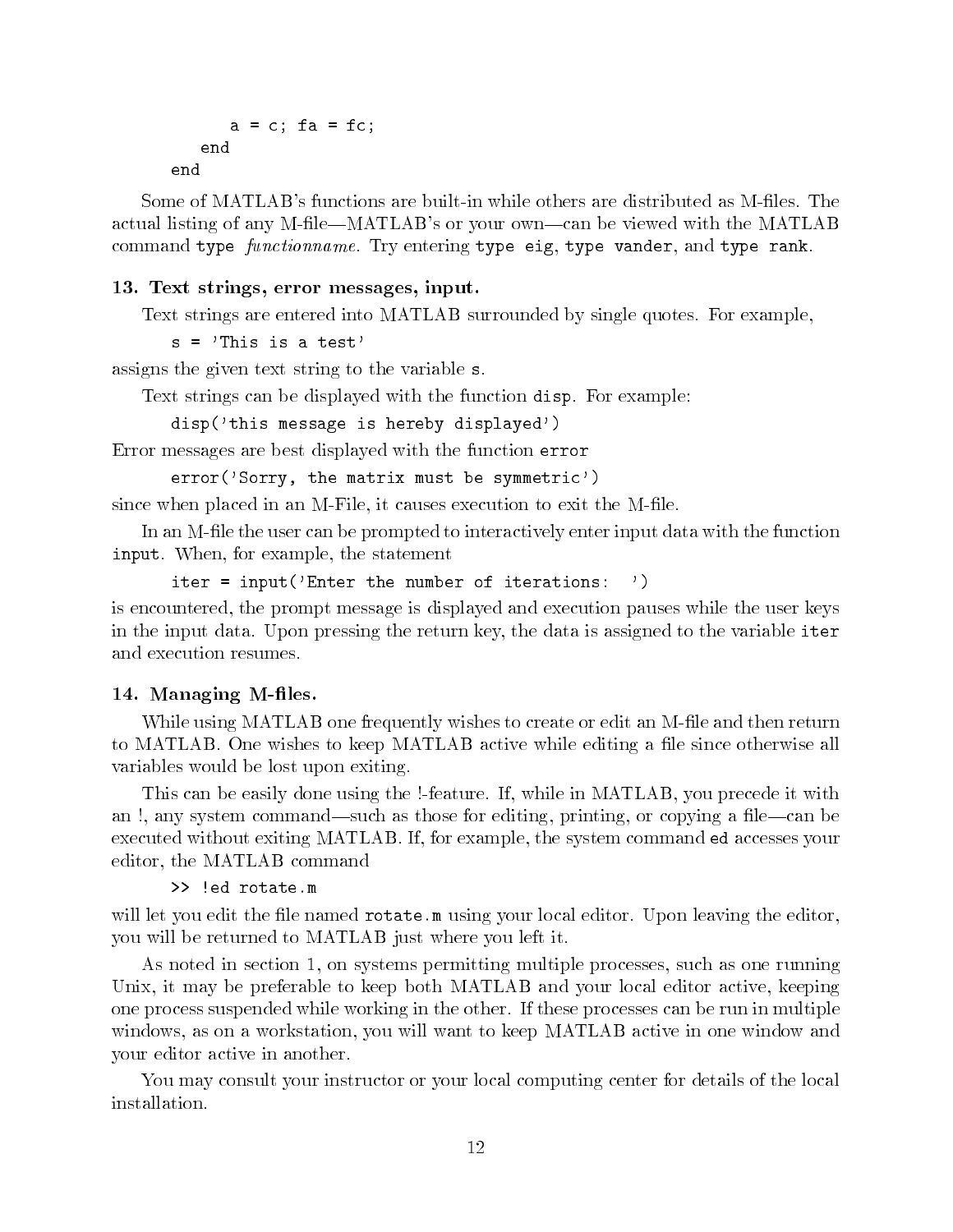Version 4.0 has many debbugging tools. See help dbtype and references given there.

When in MATLAB, the command dir will list the contents of the current directory while the command what will list only the M-files in the directory. The MATLAB commands delete and type can be used to delete a diskfile and print a file to the screen, respectively, and chdir can be used to change the working directory. While these commands may duplicate system commands, they avoid the use of an !.

M-les must be accessible to MATLAB. On most mainframe or workstation network installations, personal M-les which are stored in a subdirectory of one's home directory named matlab will be accessible to MATLAB from any directory in which one is working. See the discussion of MATLABPATH in the User's Guide for further information.

#### 15. Comparing efficiency of algorithms: flops and etime.

Two measures of the efficiency of an algorithm are the number of floating point operations (flops) performed and the elapsed time.

The MATLAB function flops keeps a running total of the flops performed. The command  $flops(0)$  (not  $flops = 0!)$  will reset flops to 0. Hence, entering  $flops(0)$ immediately before executing an algorithm and flops immediately after gives the flop count for the algorithm.

The MATLAB function clock gives the current time accurate to a hundreth of a second (see help clock). Given two such times  $t1$  and  $t2$ ,  $e$ time( $t2$ , $t1$ ) gives the elapsed time from t1 to t2. One can, for example, measure the time required to solve a given linear system  $Ax = b$  using Gaussian elimination as follows:

 $t = clock; x = A\b; time = etime(clock,t)$ 

You may wish to compare this time—and flop count—with that for solving the system using  $x = inv(A)*b$ ; Try it. Version 4.0 has the more convenient tic and toc.

It should be noted that, on timesharing machines, etime may not be a reliable measure of the efficiency of an algorithm since the rate of execution depends on how busy the computer is at the time.

#### 16. Output format.

While all computations in MATLAB are performed in double precision, the format of the displayed output can be controlled by the following commands.

| format short   | fixed point with 4 decimal places (the default) |
|----------------|-------------------------------------------------|
| format long    | fixed point with 14 decimal places              |
| format short e | scientific notation with 4 decimal places       |
| format long e  | scientific notation with 15 decimal places      |

Once invoked, the chosen format remains in effect until changed.

The command format compact will suppress most blank lines allowing more information to be placed on the screen or page. It is independent of the other format commands.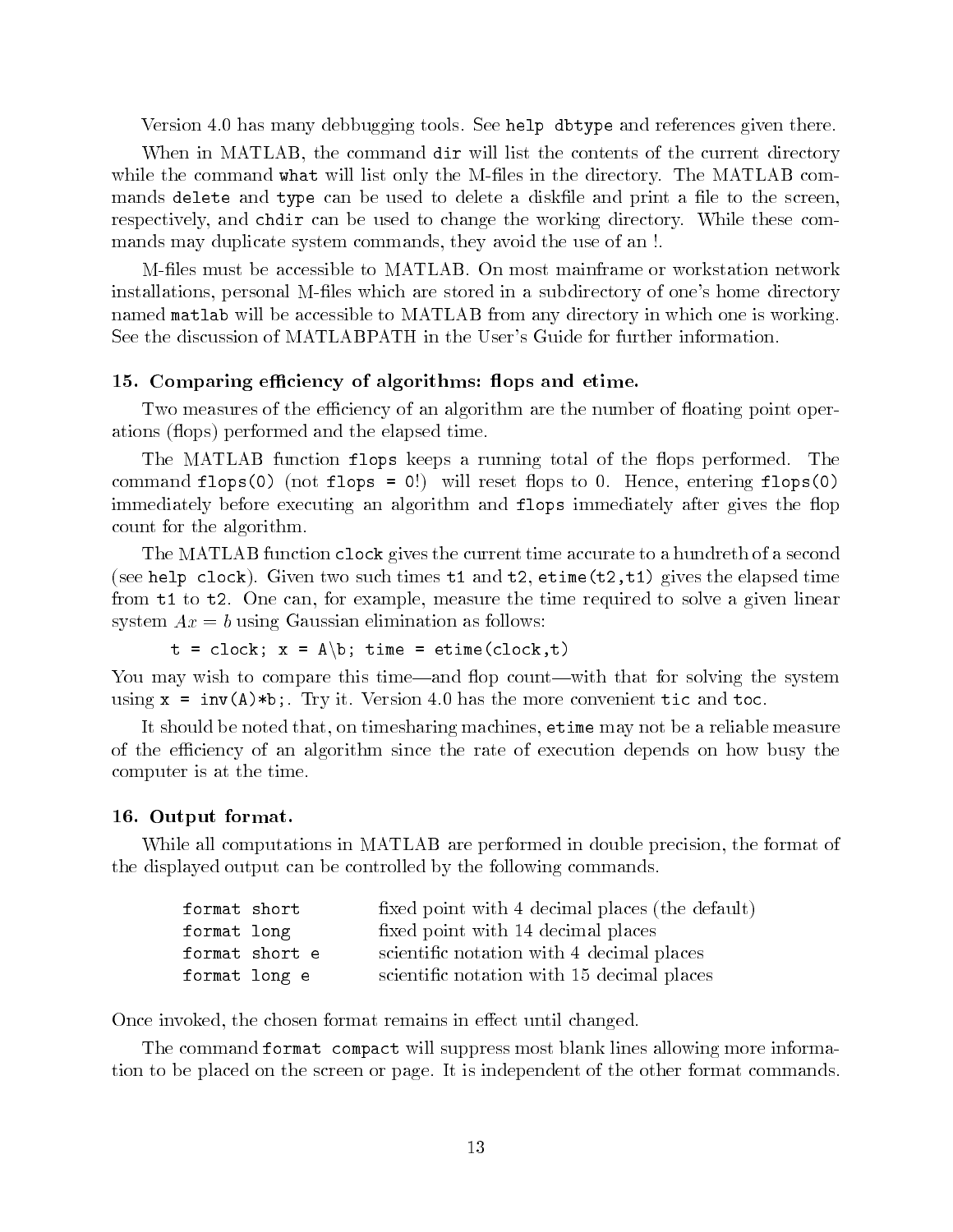### 17. Hardcopy.

Hardcopy is most easily obtained with the **diary** command. The command

#### diary *filename*

causes what appears subsequently on the screen (except graphics) to be written to the named diskfile (if the filename is omitted it will be written to a default file named diary) until one gives the command diary off; the command diary on will cause writing to the file to resume, etc. When finished, you can edit the file as desired and print it out on the local system. The !-feature (see section 14) will permit you to edit and print the file without leaving MATLAB.

#### 18. Graphics.

MATLAB can produce both planar plots and 3-D mesh surface plots. To preview some of these capabilities in version 3.5, enter the command plotdemo.

**Planar plots.** The plot command creates linear x-y plots; if x and y are vectors of the same length, the command  $plot(x,y)$  opens a graphics window and draws an x-y plot of the elements of x versus the elements of y. You can, for example, draw the graph of the sine function over the interval -4 to 4 with the following commands:

$$
x = -4: .01:4; y = sin(x); plot(x,y)
$$

Try it. The vector x is a partition of the domain with meshsize 0.01 while y is a vector giving the values of sine at the nodes of this partition (recall that sin operates entrywise).

When in the graphics screen, pressing any key will return you to the command screen while the command shg (show graph) will then return you to the current graphics screen. If your machine supports multiple windows with a separate graphics window, you will want to keep the graphics window exposed—but moved to the side—and the command window active.

As a second example, you can draw the graph of  $y = e^{-x^2}$  over the interval -1.5 to 1.5 as follows:

$$
x = -1.5: .01:1.5; y = exp(-x.^2); plot(x,y)
$$

Note that one must precede  $\hat{ }$  by a period to ensure that it operates entrywise (see section 3).

Plots of parametrically defined curves can also be made. Try, for example,

 $t=0:001:2*pi; x=cos(3*t); y=sin(2*t); plot(x,y)$ 

The command grid will place grid lines on the current graph.

The graphs can be given titles, axes labeled, and text placed within the graph with the following commands which take a string as an argument.

| title        | graph title                            |
|--------------|----------------------------------------|
| xlabel       | x-axis label                           |
| ylabel       | y-axis label                           |
| gtext        | interactively-positioned text          |
| $text{text}$ | position text at specified coordinates |

For example, the command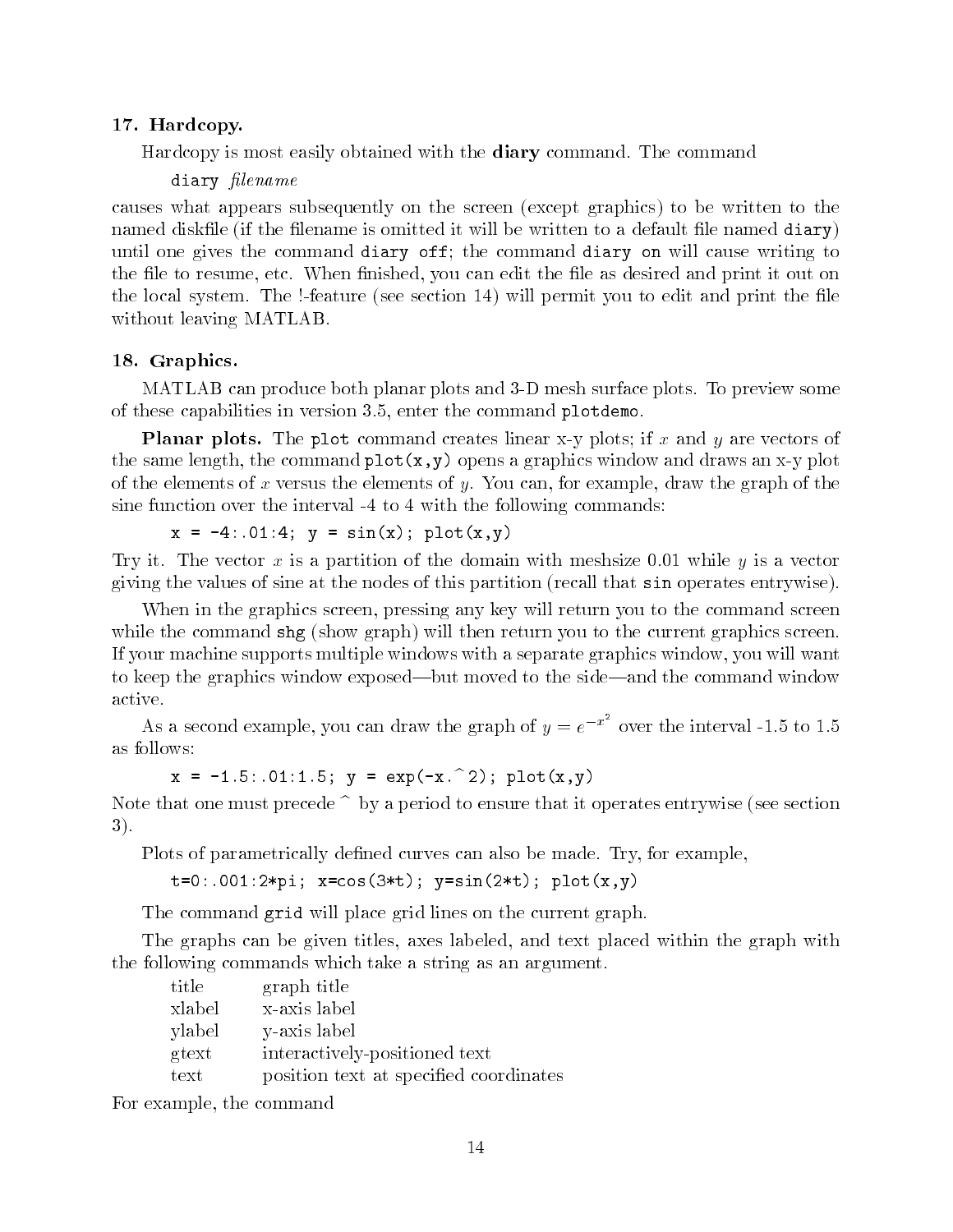#### title('Best Least Squares Fit')

gives a graph a title. The command gtext('The Spot') allows a mouse or the arrow keys to position a crosshair on the graph, at which the text will be placed when any key is pressed.

By default, the axes are auto-scaled. This can be overridden by the command axis. If  $c = [x_{\min}, x_{\max}, y_{\min}, y_{\max}]$  is a 4-element vector, then  $axis(c)$  sets the axis scaling to the precribed limits. By itself, axis freezes the current scaling for subsequent graphs; entering axis again returns to auto-scaling. The command axis ('square') ensures that the same scale is used on both axes. In version 4.0, axis has been signicantly changed; see help axis.

Two ways to make multiple plots on a single graph are illustrated by

```
x=0:01:2*pi;y1=sin(x);y2=sin(2*x);y3=sin(4*x);plot(x,y1,x,y2,x,y3)and by forming a matrix Y containing the functional values as columns
```
 $x=0:01:2*pi; Y=[sin(x)', sin(2*x)', sin(4*x)']; plot(x,Y)$ 

Another way is with hold. The command hold freezes the current graphics screen so that subsequent plots are superimposed on it. Entering hold again releases the "hold." The commands hold on and hold off are also available in version 4.0.

One can override the default linetypes and pointtypes. For example,

```
x=0:01:2*pi; y1=sin(x); y2=sin(2*x); y3=sin(4*x);plot(x,y1,'--',x,y2,'::',x,y3,'+')
```
renders a dashed line and dotted line for the first two graphs while for the third the symbol + is placed at each node. The line- and mark-types are

Linetypes: solid  $(-)$ , dashed  $(-)$ . dotted  $( \cdot )$ , dashed  $(-)$ .

```
Marktypes: point (.), plus (+), star (*), circle (o), x-mark (x)
```
See help plot for line and mark colors.

The command subplot can be used to partition the screen so that up to four plots can be viewed simultaneously. See help subplot.

Graphics hardcopy . A hardcopy of the graphics screen can be most easily obtained with the MATLAB command print. It will send a high-resolution copy of the current graphics screen to the printer, placing the graph on the top half of the page.

In version 4.0 the meta and gpp commands described below have been absorbed into the print command. See help print.

Producing unified hard copy of several plots requires more effort. The Matlab command meta filename stores the current graphics screen in a file named filename. met (a "metafile") in the current directory. Subsequent meta (no filename) commands append a new current graphics screen to the previously named metafile. This metafile—which may now contain several plots—may be processed later with the graphics post-processor  $(GPP)$  program to produce high-resolution hardcopy, two plots per page.

The features described in this subsection are not available with the Student Edition of Matlab. Graphics hardcopy can be obtained there only with a screen dump: Shift-PrtScr.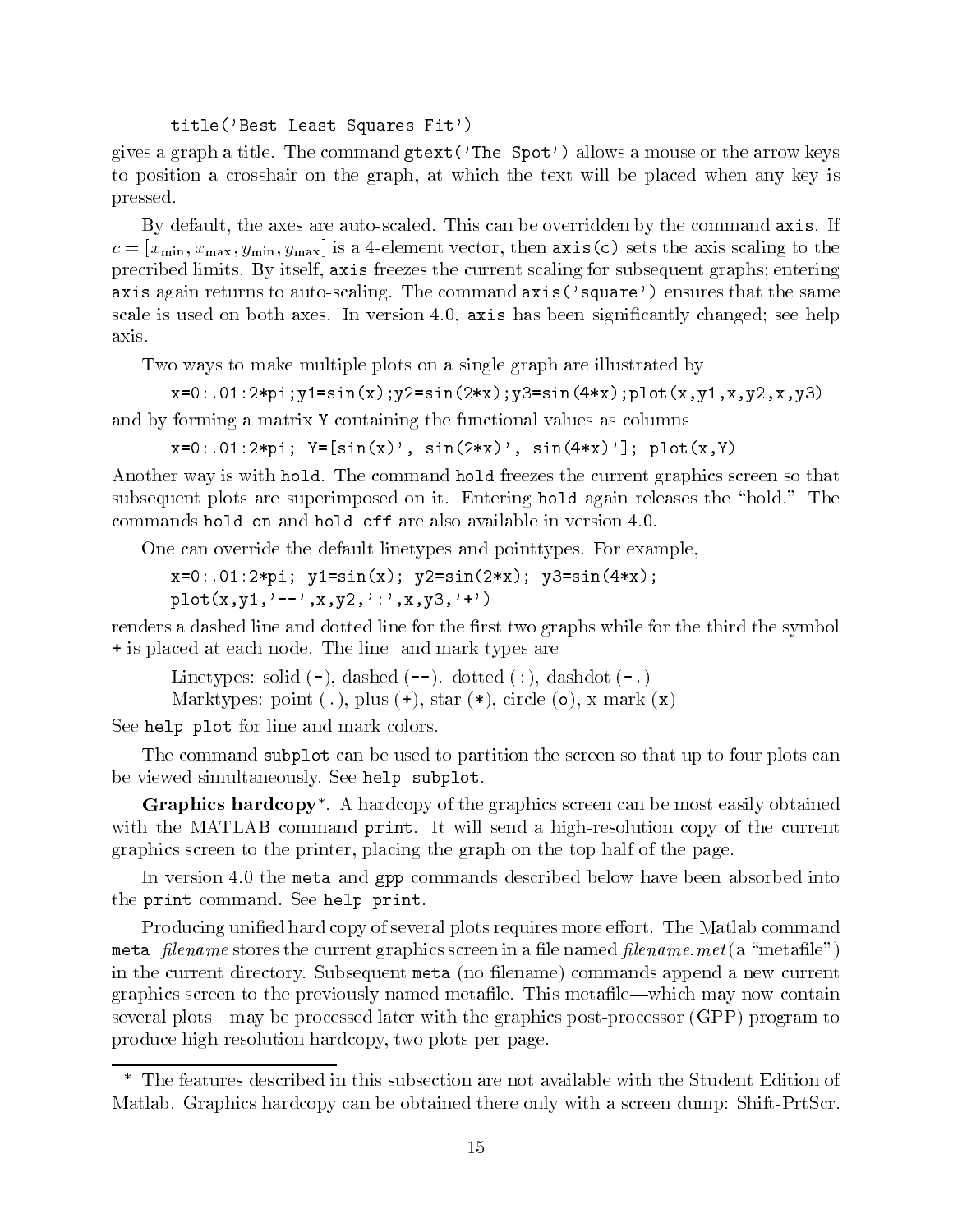The program GPP (graphics post-processor) is a *system* command, not a MATLAB command. However, in practice it is usually involked from within MATLAB using the "!" feature (see section 14). It acts on a device-independent metafile to produce an output file appropriate for many different hardcopy devices.

The selection of the specic hardcopy device is made with the option key "/d". For example, the system commands

gpp filename /dps gpp filename /djet

will produce files filename.ps and filename.jet suitable for printing on, respectively, PostScript and HP LaserJet printers. They can be printed using the usual printing command for the local system—for example, lpr filename.ps on a Unix system. Entering the system command gpp with no arguments gives a list of all supported hardcopy devices. On a PC, most of this can be automated by appropriately editing the file gpp.bat distributed with MATLAB.

**3-D mesh plots.** Three dimensional mesh surface plots are drawn with the function mesh. The command mesh $(z)$  creates a three-dimensional perspective plot of the elements of the matrix  $z$ . The mesh surface is defined by the z-coordinates of points above a rectangular grid in the x-y plane. Try mesh(eye(10)).

To draw the graph of a function  $z = f(x, y)$  over a rectangle, one first defines vectors  $xx$  and yy which give partitions of the sides of the rectangle. With the function meshdom (mesh domain; called meshgrid in version 4.0) one then creates a matrix  $x$ , each row of which equals xx and whose column length is the length of  $yy$ , and similarly a matrix y, each column of which equals  $yy$ , as follows:

 $[x, y] =$  meshdom $(xx, yy)$ ;

One then computes a matrix z, obtained by evaluating f entrywise over the matrices x and  $y$ , to which mesh can be applied.

You can, for example, draw the graph of  $z = e^{-x^2-y^2}$  or over the square [2; 2] - [2; 2] as follows (try it):

```
xx = -2: .1:2;yy = xx;[x, y] = meshdom(xx, yy);
z = exp(-x^2 - y^2);
mesh(z)
```
One could, of course, replace the first three lines of the preceding with

 $[x, y] = meshdom(-2: .1:2, -2: .1:2);$ 

You are referred to the User's Guide for further details regarding mesh.

In version 4.0, the 3-D graphics capabilities of MATLAB have been considerably expanded. Consult the on-line help for plot3, mesh, and surf.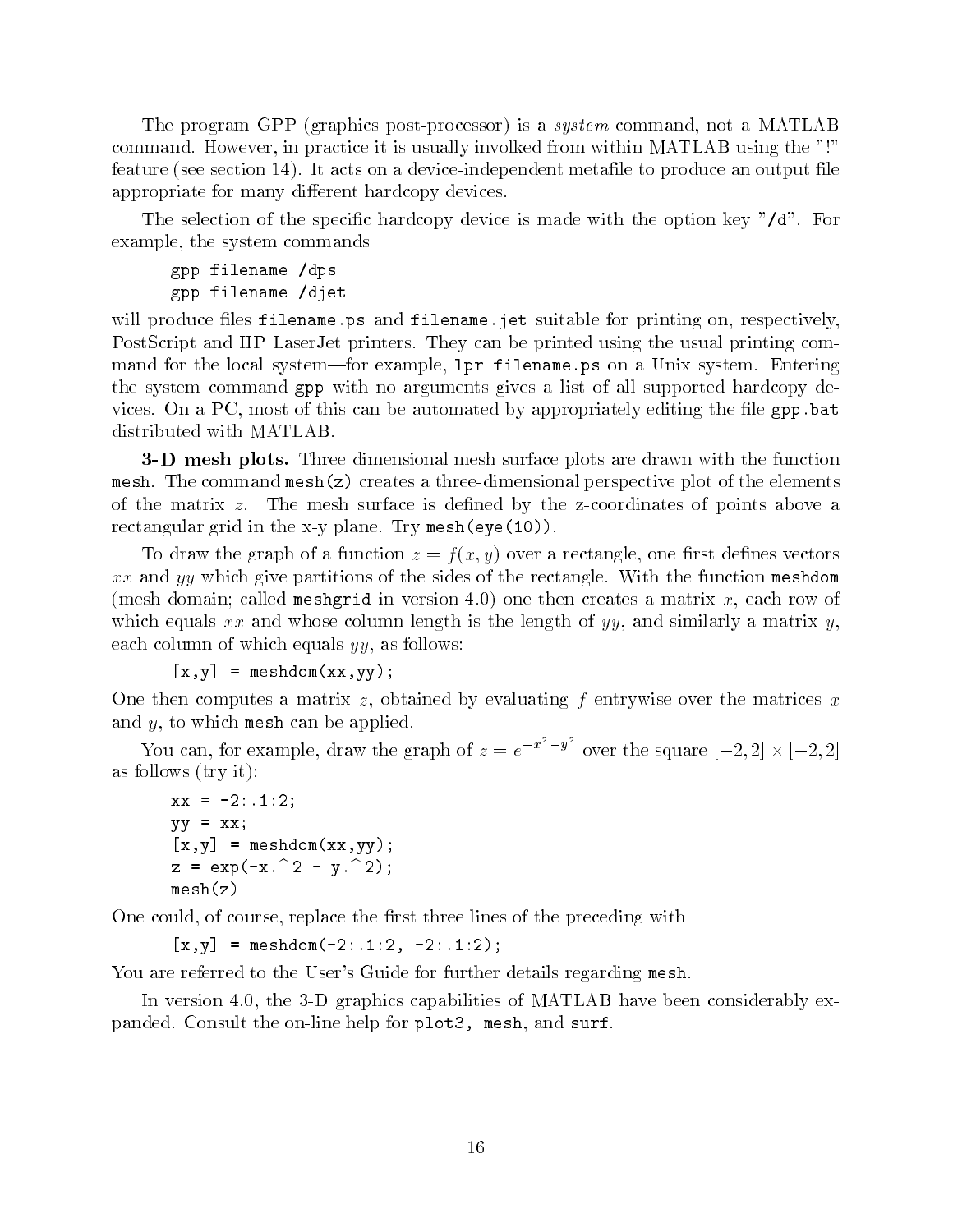#### 19. Reference.

There are many MATLAB features which cannot be included in these introductory notes. Listed below are some of the MATLAB functions and operators available, grouped by subject area<sup>1</sup>. Use the on-line help facility or consult the User's Guide for more detailed information on the functions.

There are many functions beyond these. There exist, in particular, several "toolboxes" of functions for specic areas; included among such are signal processing, control systems, robust-control, system identification, optimization, splines, chemometrics,  $\mu$ -analysis and synthesis, state-space identification, and neural networks . I hese can be explored via the command help.

| <b>GENERAL</b> |                           |  |
|----------------|---------------------------|--|
| help           | help facility             |  |
| demo           | run demonstrations        |  |
| who            | list variables in memory  |  |
| what           | list M-files on disk      |  |
| size           | row and column dimensions |  |
| length         | vector length             |  |
| clear          | clear workspace           |  |
| computer       | type of computer          |  |
| $~^\circ$ C    | local abort               |  |
| exit           | exit MATLAB               |  |
| quit           | same as exit              |  |

| <b>MATRIX OPERATORS</b> |                     | <b>ARRAY OPERATORS</b> |                |
|-------------------------|---------------------|------------------------|----------------|
|                         | addition            |                        | addition       |
|                         | subtraction         |                        | subtraction    |
| $\ast$                  | multiplication      | $.*$                   | multiplication |
|                         | right division      | $\cdot$ /              | right division |
|                         | left division       | $\bullet$              | left division  |
|                         | power               | ⌒                      | power          |
| ٠                       | conjugate transpose |                        | transpose      |

| RELATIONAL AND LOGICAL OPERATORS |                       |     |                       |
|----------------------------------|-----------------------|-----|-----------------------|
|                                  | less than             | Xz. | and                   |
| $\leq$ $=$                       | less than or equal    |     | $\Omega$ <sup>r</sup> |
| $\geq$                           | greater than          |     | not                   |
|                                  | greater than or equal |     |                       |
|                                  | equal                 |     |                       |
|                                  | not equal             |     |                       |

<sup>1</sup> Source: MATLAB User's Guide, version 3.5

<sup>2</sup> The toolboxes, which are optional, may not be installed on your system.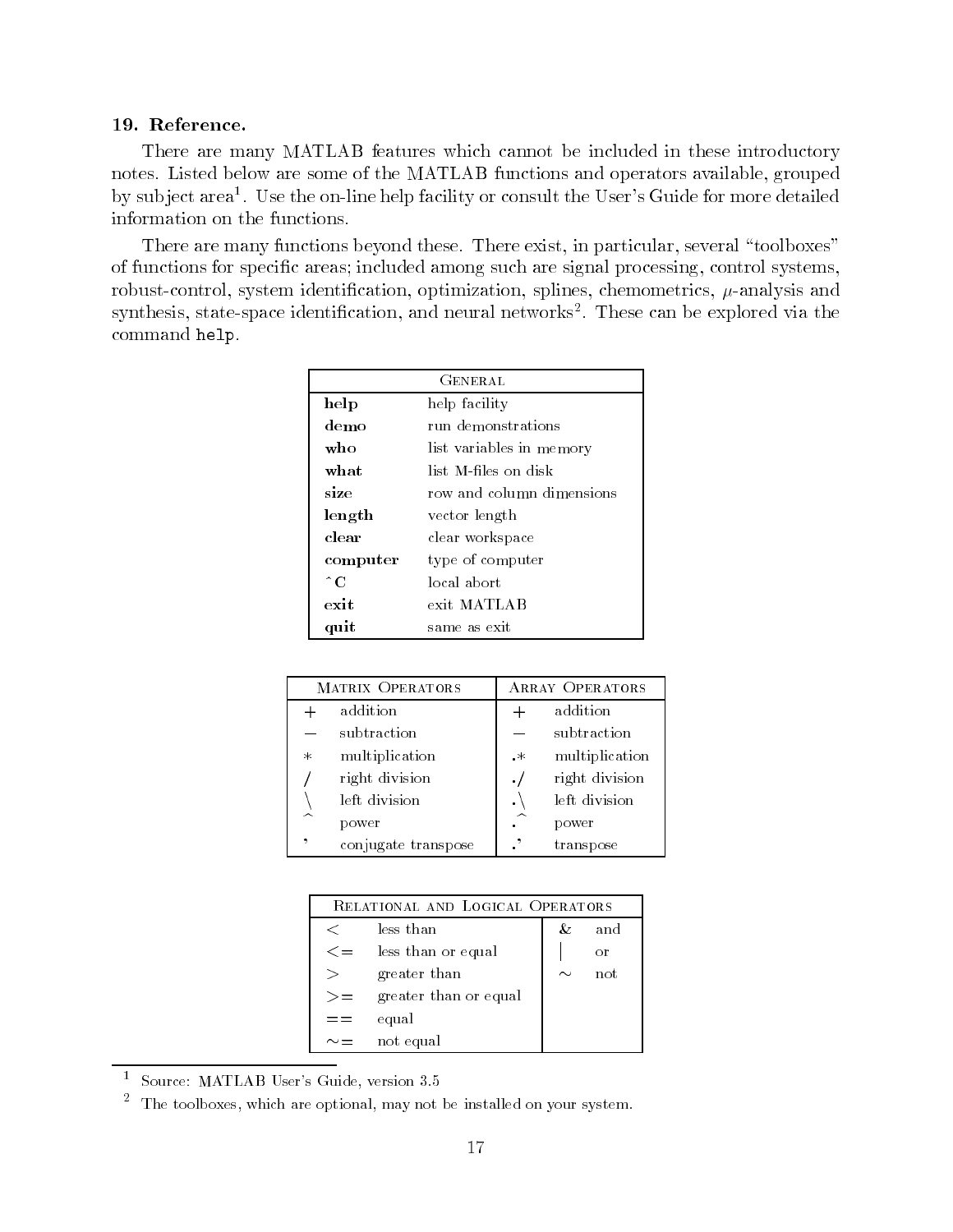|   | SPECIAL CHARACTERS                         |
|---|--------------------------------------------|
|   | assignment statement                       |
|   | used to form vectors and matrices          |
|   | see                                        |
|   | arithmetic expression precedence           |
|   | see (                                      |
|   | decimal point                              |
|   | continue statement to next line            |
| , | separate subscripts and function arguments |
|   | end rows, suppress printing                |
| ℅ | comments                                   |
|   | subscripting, vector generation            |
|   | execute operating system command           |

| <b>SPECIAL VALUES</b> |                                     |  |
|-----------------------|-------------------------------------|--|
| ans                   | answer when expression not assigned |  |
| eps                   | floating point precision            |  |
| рi                    | π                                   |  |
| i, j                  | $\sqrt{-1}$                         |  |
| inf                   | $\infty$                            |  |
| $\rm NaN$             | Not-a-Number                        |  |
| clock                 | wall clock                          |  |
| date                  | date                                |  |
| <b>Hops</b>           | floating point operation count      |  |
| nargin                | number of function input arguments  |  |
| nargout               | number of function output arguments |  |

|         | <b>DISK FILES</b>              |
|---------|--------------------------------|
| chdir   | change current directory       |
| delete  | delete file                    |
| diary   | diary of the session           |
| dir     | directory of files on disk     |
| load    | load variables from file       |
| save    | save variables to file         |
| type    | list function or file          |
| what    | show M-files on disk           |
| fprintf | write to a file                |
| pack    | compact memory via <b>save</b> |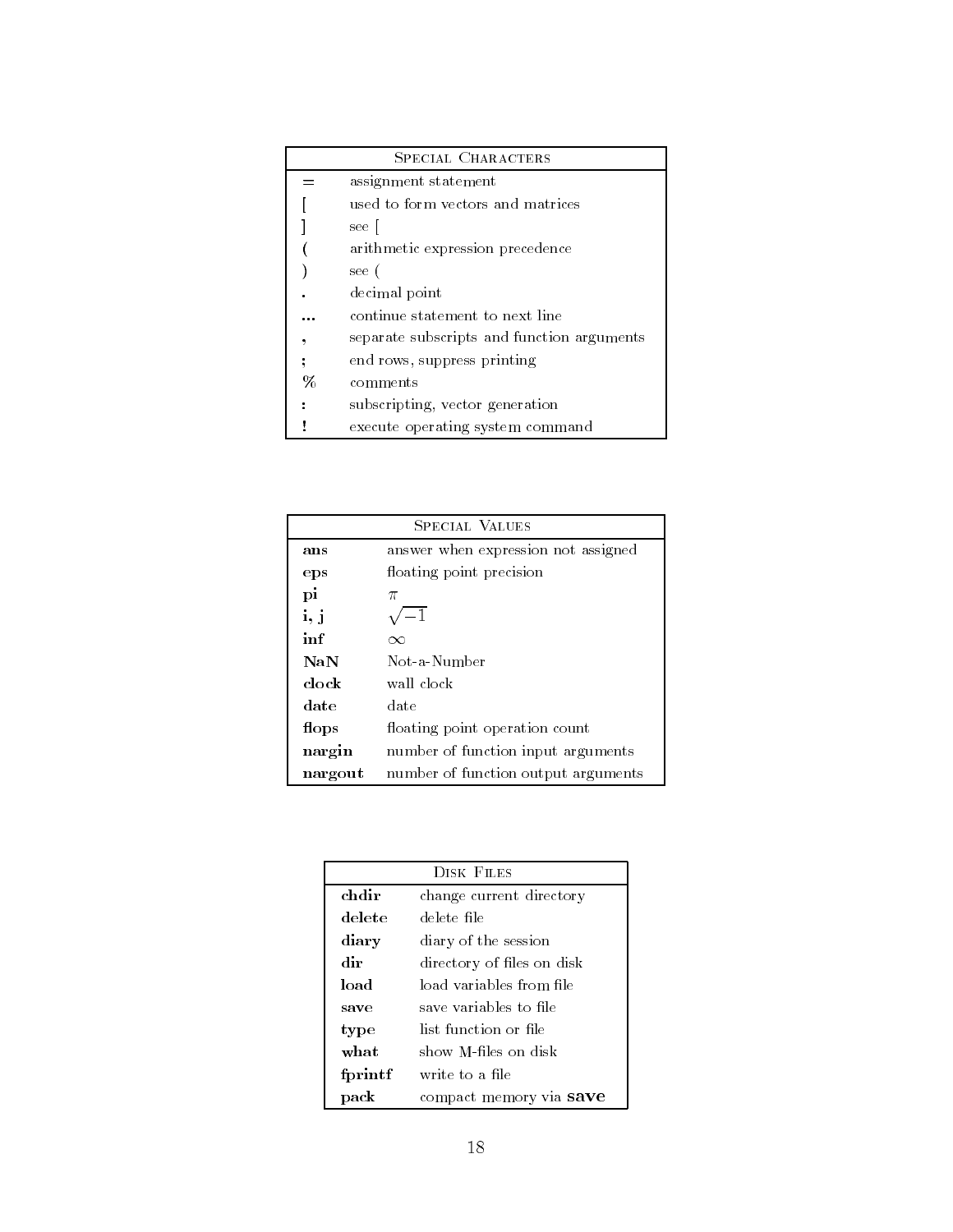|                 | SPECIAL MATRICES               |
|-----------------|--------------------------------|
| compan          | companion                      |
| diag            | diagonal                       |
| eye             | identity                       |
| gallery         | esoteric                       |
| hadamard        | Hadamard                       |
| hankel          | Hankel                         |
| hilb            | Hilbert                        |
| invhilb         | inverse Hilbert                |
| linspace        | linearly spaced vectors        |
| logspace        | logarithmically spaced vectors |
| magic           | magic square                   |
| ${\bf meshdom}$ | domain for mesh points         |
| ones            | constant                       |
| pascal          | Pascal                         |
| rand            | random elements                |
| toeplitz        | Toeplitz                       |
| vander          | Vandermonde                    |
| zeros           | zero                           |

|                      | MATRIX MANIPULATION                       |
|----------------------|-------------------------------------------|
| rot90                | rotation                                  |
| fliplr               | flip matrix left-to-right                 |
| flipud               | flip matrix up-to-down                    |
| diag                 | diagonal matrices                         |
| tril                 | lower triangular part                     |
| triu                 | upper triangular part                     |
| reshape              | reshape                                   |
| $\cdot$ <sup>3</sup> | transpose                                 |
|                      | convert matrix to single column; $A$ (: ) |

| RELATIONAL AND LOGICAL FUNCTIONS |                                      |
|----------------------------------|--------------------------------------|
| any                              | logical conditions                   |
| яH                               | logical conditions                   |
| find                             | find array indices of logical values |
| isnan                            | detect NaNs                          |
| finite                           | detect infinities                    |
| isempty                          | detect empty matrices                |
| isstr                            | detect string variables              |
| $_{\rm \small stremp}$           | compare string variables             |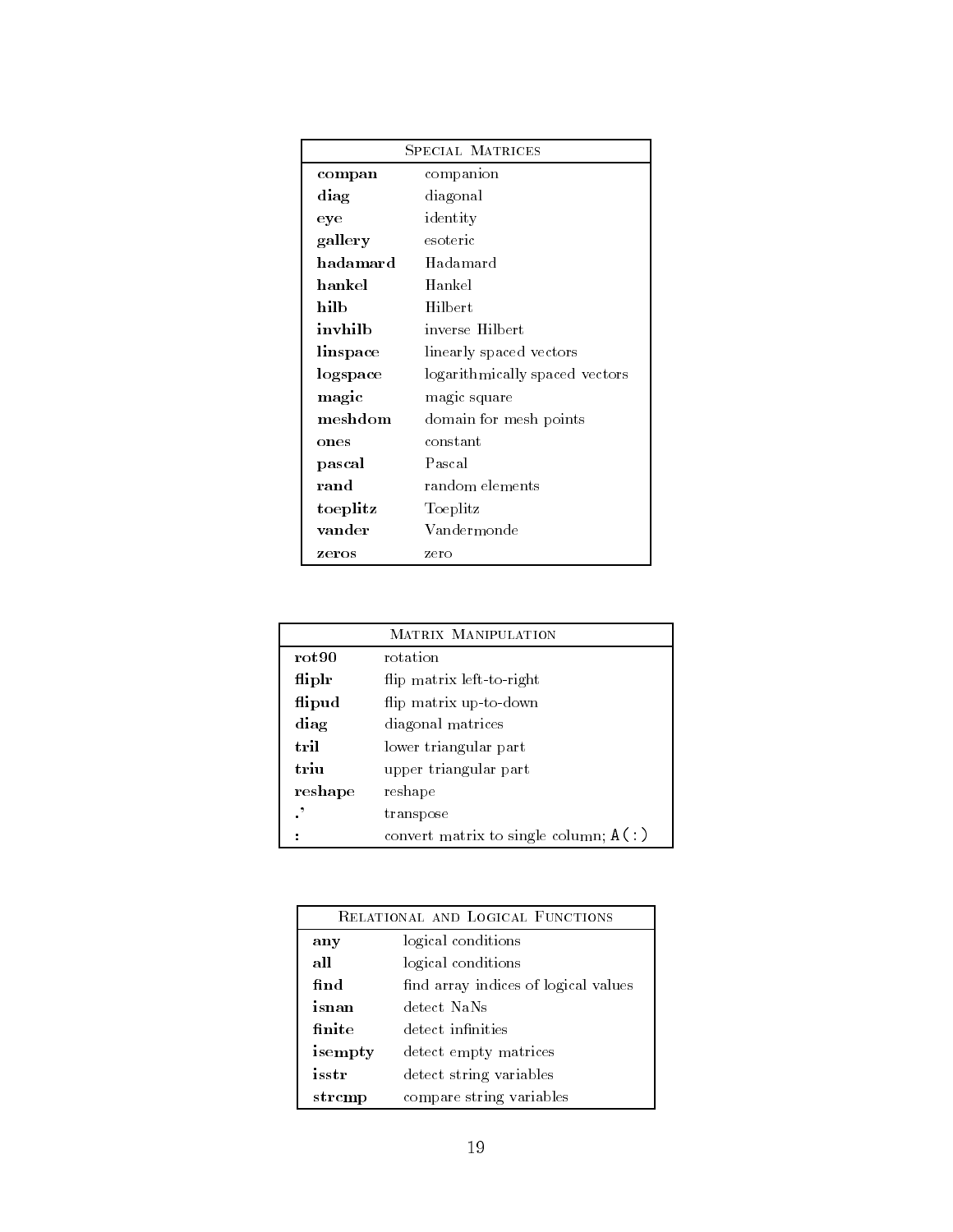| CONTROL FLOW      |                                         |
|-------------------|-----------------------------------------|
| if                | conditionally execute statements        |
| elseif            | used with <b>if</b>                     |
| else              | used with if                            |
| $_{\mathrm{end}}$ | terminate if, for, while                |
| for               | repeat statements a number of times     |
| while             | do while                                |
| break             | break out of <b>for</b> and while loops |
| return            | return from functions                   |
| pause             | pause until key pressed                 |

| PROGRAMMING AND M-FILES |                                   |
|-------------------------|-----------------------------------|
|                         |                                   |
| input                   | get numbers from keyboard         |
| keyboard                | call keyboard as M-file           |
| error                   | display error message             |
| function                | define function                   |
| eval                    | interpret text in variables       |
| feval                   | evaluate function given by string |
| echo                    | enable command echoing            |
| exist                   | check if variables exist          |
| casesen                 | set case sensitivity              |
| global                  | define global variables           |
| startup                 | startup M-file                    |
| getenv                  | get environment string            |
| menu                    | select item from menu             |
| etime                   | elapsed time                      |

|         | TEXT AND STRINGS                       |
|---------|----------------------------------------|
| abs     | convert string to ASCII values         |
| eval    | evaluate text macro                    |
| num2str | convert number to string               |
| int2str | convert integer to string              |
| setstr  | set flag indicating matrix is a string |
| sprintf | convert number to string               |
| isstr   | detect string variables                |
| strcomp | compare string variables               |
| hex2num | convert hex string to number           |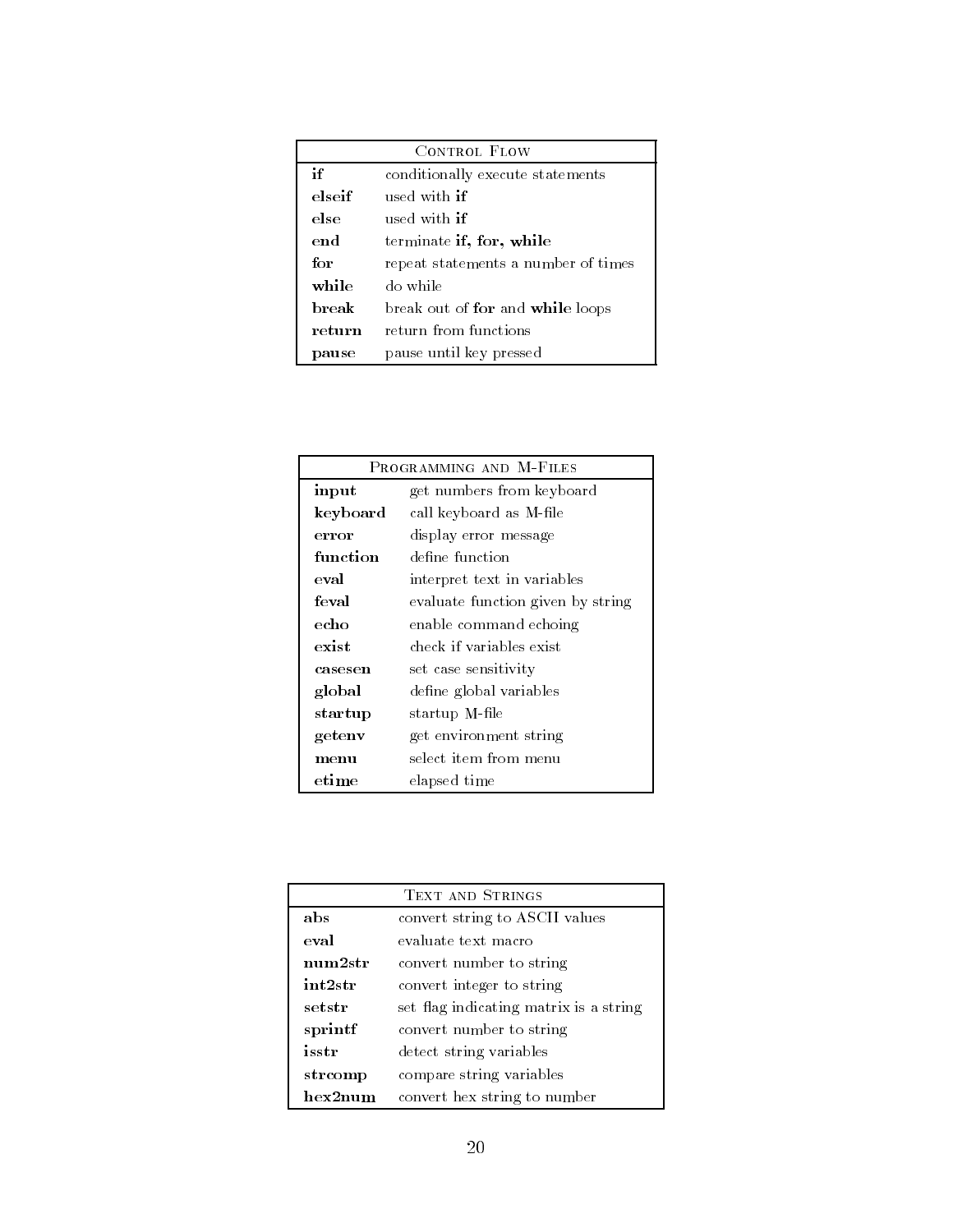| COMMAND WINDOW |                           |
|----------------|---------------------------|
| e le           | clear command screen      |
| home           | move cursor home          |
| format         | set output display format |
| $\bf disp$     | display matrix or text    |
| fprintf        | print formatted number    |
| echo           | enable command echoing    |

|                 | <b>GRAPH PAPER</b>         |
|-----------------|----------------------------|
| plot            | linear X-Y plot            |
| loglog          | $loglog X-Y$ plot          |
| semilogx        | semi-log X-Y plot          |
| semilogy        | semi-log X-Y plot          |
| polar           | polar plot                 |
| mesh            | 3-dimensional mesh surface |
| contour         | contour plot               |
| ${\bf meshdom}$ | domain for mesh plots      |
| har             | bar charts                 |
| stairs          | stairstep graph            |
| errorbar        | add error bars             |

| <b>GRAPH ANNOTATION</b> |                           |
|-------------------------|---------------------------|
| title                   | plot title                |
| xlabel                  | x-axis label              |
| vlabel                  | y-axis label              |
| grid                    | draw grid lines           |
| text                    | arbitrarily position text |
| gtext                   | mouse-positioned text     |
| ginput                  | graphics input            |

|               | <b>GRAPH WINDOW CONTROL</b> |
|---------------|-----------------------------|
| axis          | manual axis scaling         |
| hold          | hold plot on screen         |
| $\sin g$      | show graph window           |
| $_{\rm{clg}}$ | clear graph window          |
| subplot       | split graph window          |

|       | <b>GRAPH WINDOW HARDCOPY</b> |
|-------|------------------------------|
| print | send graph to printer        |
| prtsc | screen dump                  |
| meta  | graphics metafile            |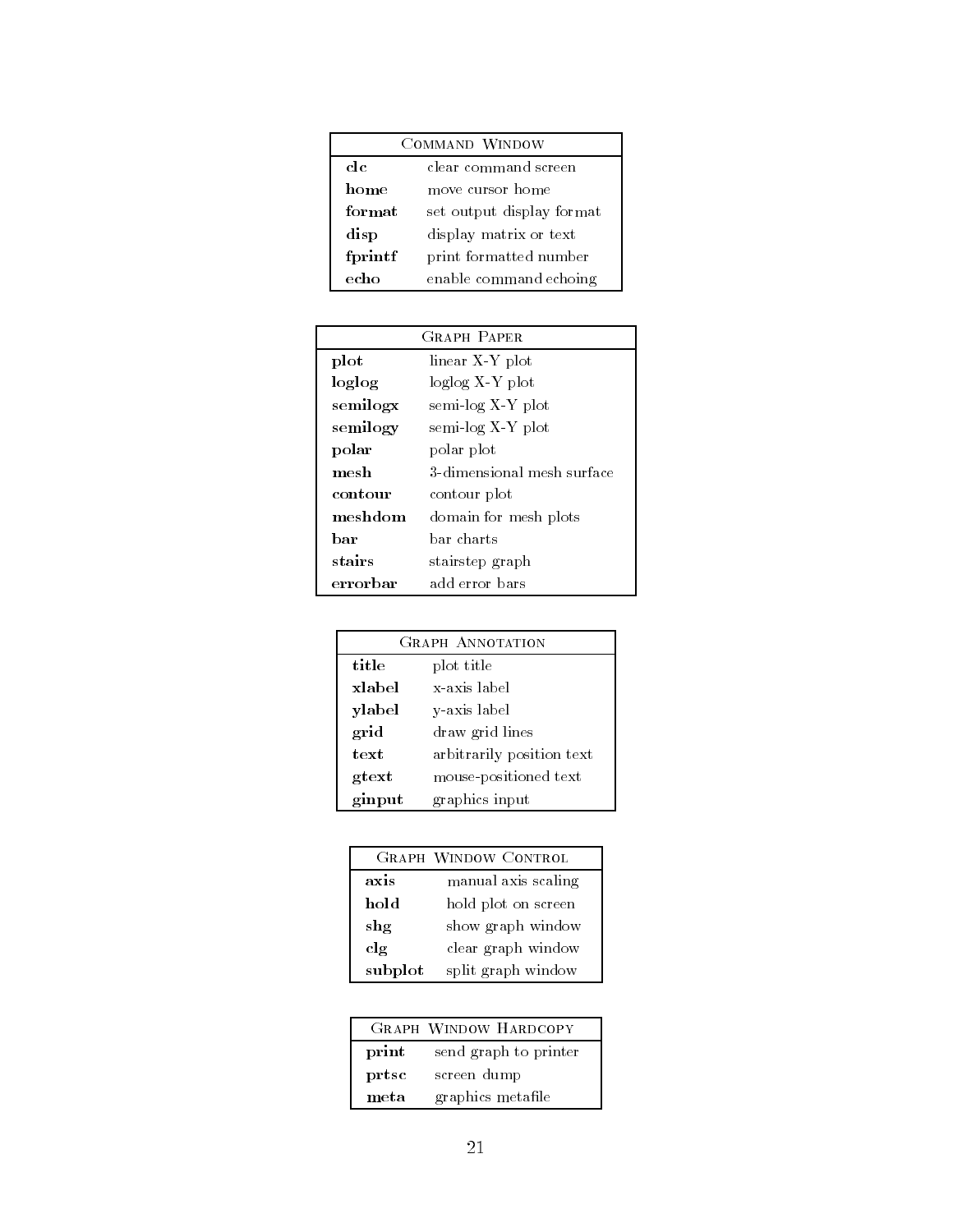|       | ELEMENTARY MATH FUNCTIONS           |
|-------|-------------------------------------|
| abs   | absolute value or complex magnitude |
| angle | phase angle                         |
| sqrt  | square root                         |
| real  | real part                           |
| imag  | imaginary part                      |
| conj  | complex conjugate                   |
| round | round to nearest integer            |
| fix   | round toward zero                   |
| floor | round toward $-\infty$              |
| ceil  | round toward $\infty$               |
| sign  | signum function                     |
| rem   | remainder                           |
| exp   | exponential base e                  |
| log   | natural logarithm                   |
| log10 | log base 10                         |

| Trigonometric Functions |                          |
|-------------------------|--------------------------|
| sin                     | sine                     |
| cos                     | cosine                   |
| tan                     | tangent                  |
| $\mathbf{asin}\$        | arcsine                  |
| acos                    | arccosine                |
| atan                    | arctangent               |
| atan2                   | four quadrant arctangent |
| sinh                    | hyperbolic sine          |
| $\cosh$                 | hyperbolic cosine        |
| tanh                    | hyperbolic tangent       |
| asinh                   | hyperbolic arcsine       |
| acosh                   | hyperbolic arccosine     |
| atanh                   | hyperbolic arctangent    |

|        | SPECIAL FUNCTIONS                        |
|--------|------------------------------------------|
| bessel | bessel function                          |
| gamma  | gamma function                           |
| rat    | rational approximation                   |
| erf    | error function                           |
| inverf | inverse error function                   |
| ellipk | complete elliptic integral of first kind |
| ellipj | Jacobian elliptic integral               |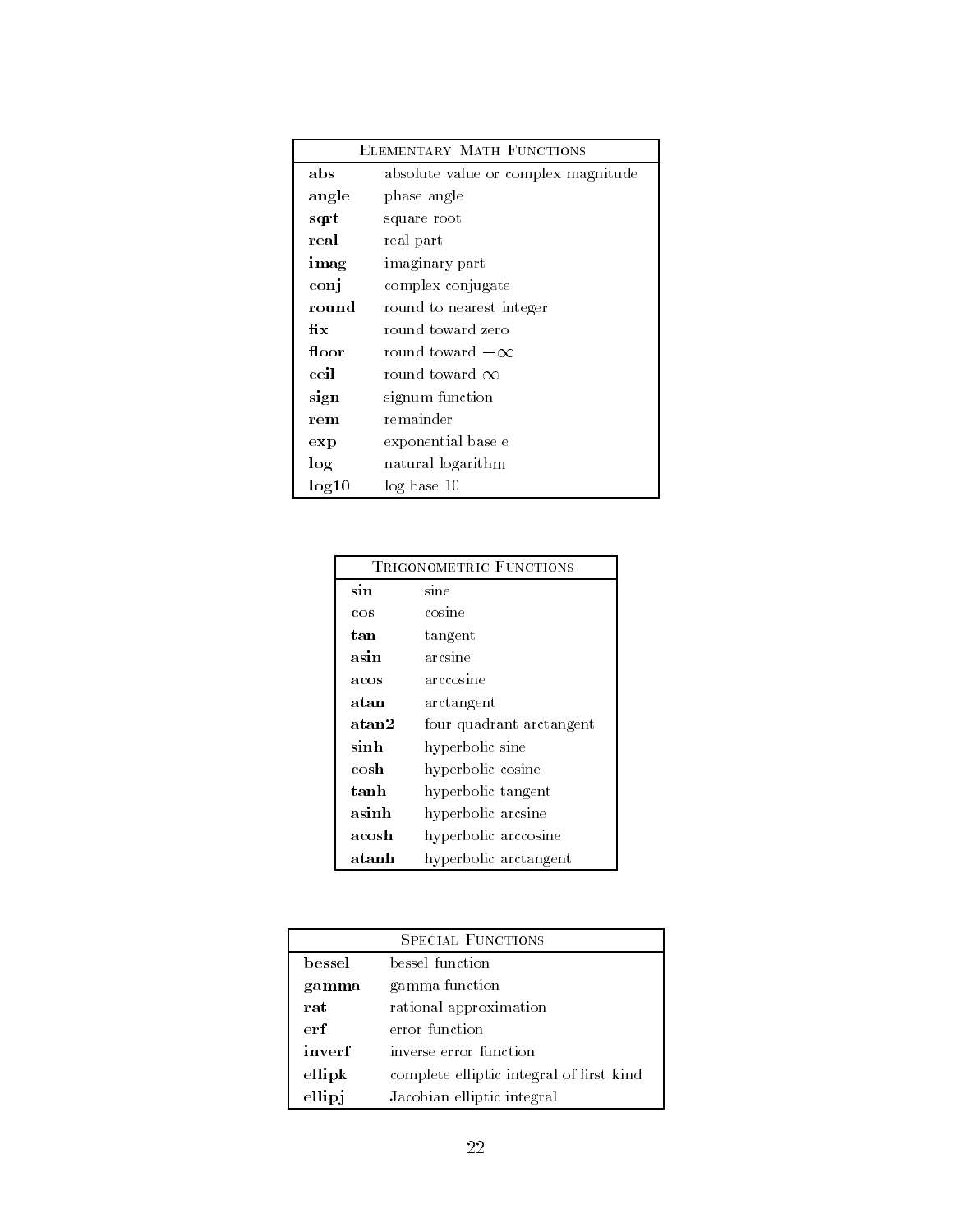| DECOMPOSITIONS AND FACTORIZATIONS |                                           |
|-----------------------------------|-------------------------------------------|
| balance                           | balanced form                             |
| backsub                           | backsubstitution                          |
| $\operatorname{cdf2rdf}$          | convert complex-diagonal to real-diagonal |
| chol                              | Cholesky factorization                    |
| eig                               | eigenvalues and eigenvectors              |
| hess                              | Hessenberg form                           |
| inv                               | inverse                                   |
| lu                                | factors from Gaussian elimination         |
| nnls                              | nonnegative least squares                 |
| null                              | null space                                |
| $\bold{or}\bold{th}$              | orthogonalization                         |
| piny                              | pseudoinverse                             |
| $\mathbf{q}$ r                    | orthogonal-triangular decomposition       |
| qz                                | QZ algorithm                              |
| $_{\rm rref}$                     | reduced row echelon form                  |
| schur                             | Schur decomposition                       |
| s vd                              | singular value decomposition              |

|              | MATRIX CONDITIONING                             |
|--------------|-------------------------------------------------|
| cond         | condition number in 2-norm                      |
| norm         | $1$ -norm, $2$ -norm, $F$ -norm, $\infty$ -norm |
| rank         | rank                                            |
| $\bf{rcond}$ | condition estimate (reciprocal)                 |

| ELEMENTARY MATRIX FUNCTIONS |                           |
|-----------------------------|---------------------------|
| expm                        | matrix exponential        |
| log <sub>m</sub>            | matrix logarithm          |
| $sqrt{1}$                   | matrix square root        |
| քսոտ                        | arbitrary matrix function |
| poly                        | characteristic polynomial |
| det                         | determinant               |
| trace                       | trace                     |
| kron                        | Kronecker tensor product  |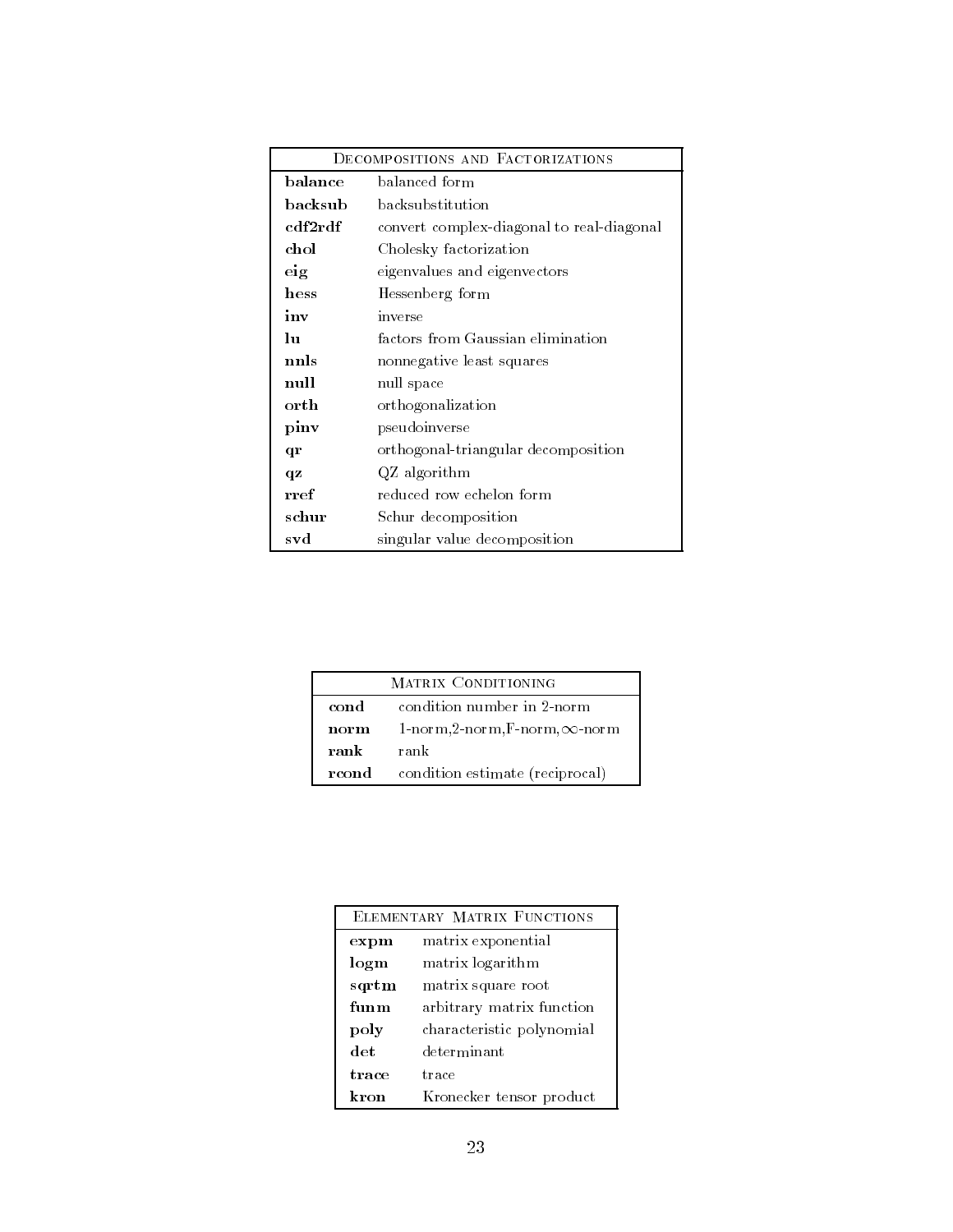|                    | POLYNOMIALS                              |
|--------------------|------------------------------------------|
| poly               | characteristic polynomial                |
| roots              | polynomial roots-companion matrix method |
| roots <sub>1</sub> | polynomial roots—Laguerre's method       |
| polyval            | polynomial evaluation                    |
| polyvalm           | matrix polynomial evaluation             |
| conv               | multiplication                           |
| deconv             | division                                 |
| residue            | partial-fraction expansion               |
| polyfit            | polynomial curve fitting                 |

| COLUMN-WISE DATA ANALYSIS      |
|--------------------------------|
| maximum value                  |
| minimum value                  |
| mean value                     |
| median value                   |
| standard deviation             |
| sorting                        |
| sum of elements                |
| product of elements            |
| cumulative sum of elements     |
| cumulative product of elements |
| approximate derivatives        |
| histograms                     |
| correlation coefficients       |
| covariance matrix              |
| reorder into complex pairs     |
|                                |

|          | SIGNAL PROCESSING              |
|----------|--------------------------------|
| abs      | complex magnitude              |
| angle    | phase angle                    |
| conv     | convolution                    |
| corrcoef | correlation coefficients       |
| cov      | covariance                     |
| deconv   | deconvolution                  |
| fft      | radix-2 fast Fourier transform |
| fft2     | two-dimensional FFT            |
| ifft     | inverse fast Fourier transform |
| ifft2    | inverse 2-D FFT                |
| fftshift | FFT rearrangement              |